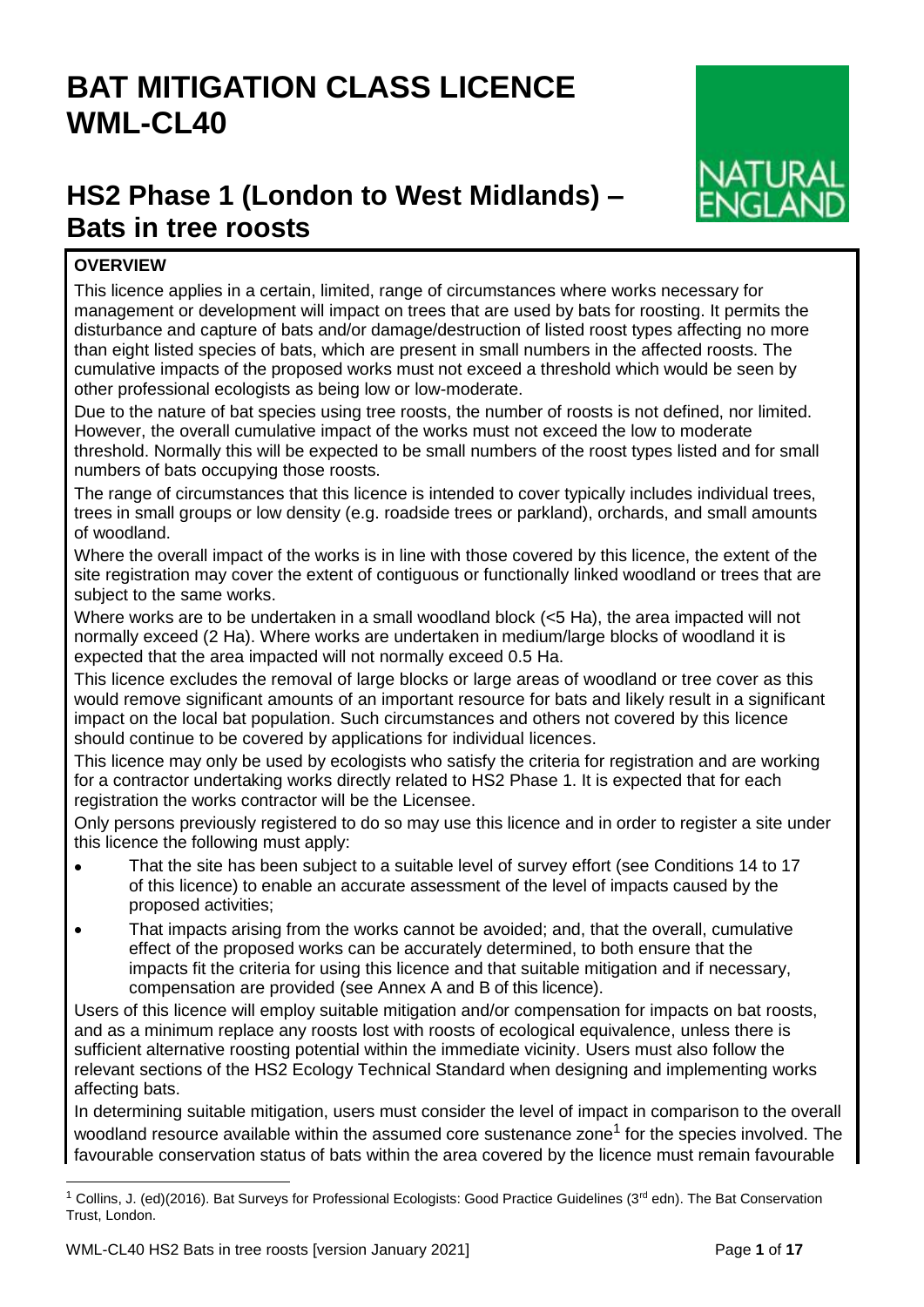post works and the mitigation and compensation measures must ensure that the habitat retains, or improves, its ecological functionality.

Wherever possible, mature or veteran trees should be retained (roosts within such trees are likely to be higher conservation status and therefore unlikely to fall within scope of this licence) along with buffer trees.

Where it is considered that there is sufficient alternative roosting potential in the remaining or adjacent woodland, normally 7 to 10 roosting trees per hectare (and this adjacent resource is not known to have recently been, or likely to be, subject to impacts in the foreseeable future), mitigation may not be required and other measures to improve overall habitat for bats (commuting/foraging routes) in the area should be implemented.

Other impacts arising from the works, such as fragmentation and loss of connectivity must also be mitigated or compensated.

| Registration          | Any person using this licence must fulfil the criteria and conditions to become<br>a Registered Consultant and have confirmed registration with Natural<br>England before undertaking any work under this licence.<br>The Primary Registered Consultant for this licence must apply to register<br>individual sites with Natural England prior to each use of this licence. |
|-----------------------|-----------------------------------------------------------------------------------------------------------------------------------------------------------------------------------------------------------------------------------------------------------------------------------------------------------------------------------------------------------------------------|
| Recording & reporting | There is a data recording and annual reporting requirement.                                                                                                                                                                                                                                                                                                                 |
| Reference             | WML-CL40                                                                                                                                                                                                                                                                                                                                                                    |
|                       |                                                                                                                                                                                                                                                                                                                                                                             |

| <b>LEGISLATION</b> |                                                                                                                          |
|--------------------|--------------------------------------------------------------------------------------------------------------------------|
| Statue(s)          | Conservation of Habitats and Species Regulations 2017 (as amended) ('the<br>Habitats Regulations') and                   |
|                    | Wildlife and Countryside Act 1981 (as amended) ('the 1981 Act')                                                          |
| Section(s)         | This licence is issued under Regulation $55(2)(e)$ of the Habitats Regulations<br>and section $16(3)(f)$ of the 1981 Act |

| <b>LICENCE TERMS AND CONDITIONS</b>            |                                                                                                                                                                                                                                                                                                                                                                                                                                                                                                                                                                                                                                                                               |                             |
|------------------------------------------------|-------------------------------------------------------------------------------------------------------------------------------------------------------------------------------------------------------------------------------------------------------------------------------------------------------------------------------------------------------------------------------------------------------------------------------------------------------------------------------------------------------------------------------------------------------------------------------------------------------------------------------------------------------------------------------|-----------------------------|
| Valid for the period:                          | 1 January 2021 to 31 December 2021 (inclusive)                                                                                                                                                                                                                                                                                                                                                                                                                                                                                                                                                                                                                                |                             |
| Area valid in                                  | Within the consolidated construction boundary of the proposed rail route and<br>land upon which the Licensee has the permission of the owner to operate,<br>within the counties and unitary authorities of: Greater London, Hertfordshire,<br>Buckinghamshire, Oxfordshire, Northamptonshire, Warwickshire,<br>Staffordshire, Solihull and Birmingham.<br>It may also be used on land in the aforementioned counties and unitary<br>authorities where a third party or contractor of a third party owns or has<br>permission to operate, to undertake works which are directly related to the<br>construction of the rail route, and the Registered Consultant has registered |                             |
|                                                | the site with Natural England.                                                                                                                                                                                                                                                                                                                                                                                                                                                                                                                                                                                                                                                |                             |
| Purpose(s) for which<br>this licence is issued | Imperative reasons of overriding public interest, or<br>$\bullet$<br>Preserving public health and public safety<br>$\bullet$                                                                                                                                                                                                                                                                                                                                                                                                                                                                                                                                                  |                             |
| What this licence<br>permits                   | Subject to all the terms and conditions of this licence, solely for the<br>purpose(s) stated above, and for works directly related to or necessary for<br>the construction of HS2 Phase 1, this licence permits Registered Ecological<br>Consultants, and their Assistants to:<br>i. Deliberately disturb;<br>ii. Deliberately capture/take (ie handle);<br>iii. Transport.                                                                                                                                                                                                                                                                                                   |                             |
|                                                | Bat species and roost types specified in Annex A of this licence, and                                                                                                                                                                                                                                                                                                                                                                                                                                                                                                                                                                                                         |                             |
|                                                | to:                                                                                                                                                                                                                                                                                                                                                                                                                                                                                                                                                                                                                                                                           |                             |
|                                                | iv. Damage or destroy resting or breeding places of the species and roost<br>types specified in Annex A, using only the methods listed below.                                                                                                                                                                                                                                                                                                                                                                                                                                                                                                                                 |                             |
|                                                | $MML$ $\cap$ $10$ $\cap$ $\cap$ $21$                                                                                                                                                                                                                                                                                                                                                                                                                                                                                                                                                                                                                                          | $D_{0.22}$ $\Omega$ of $47$ |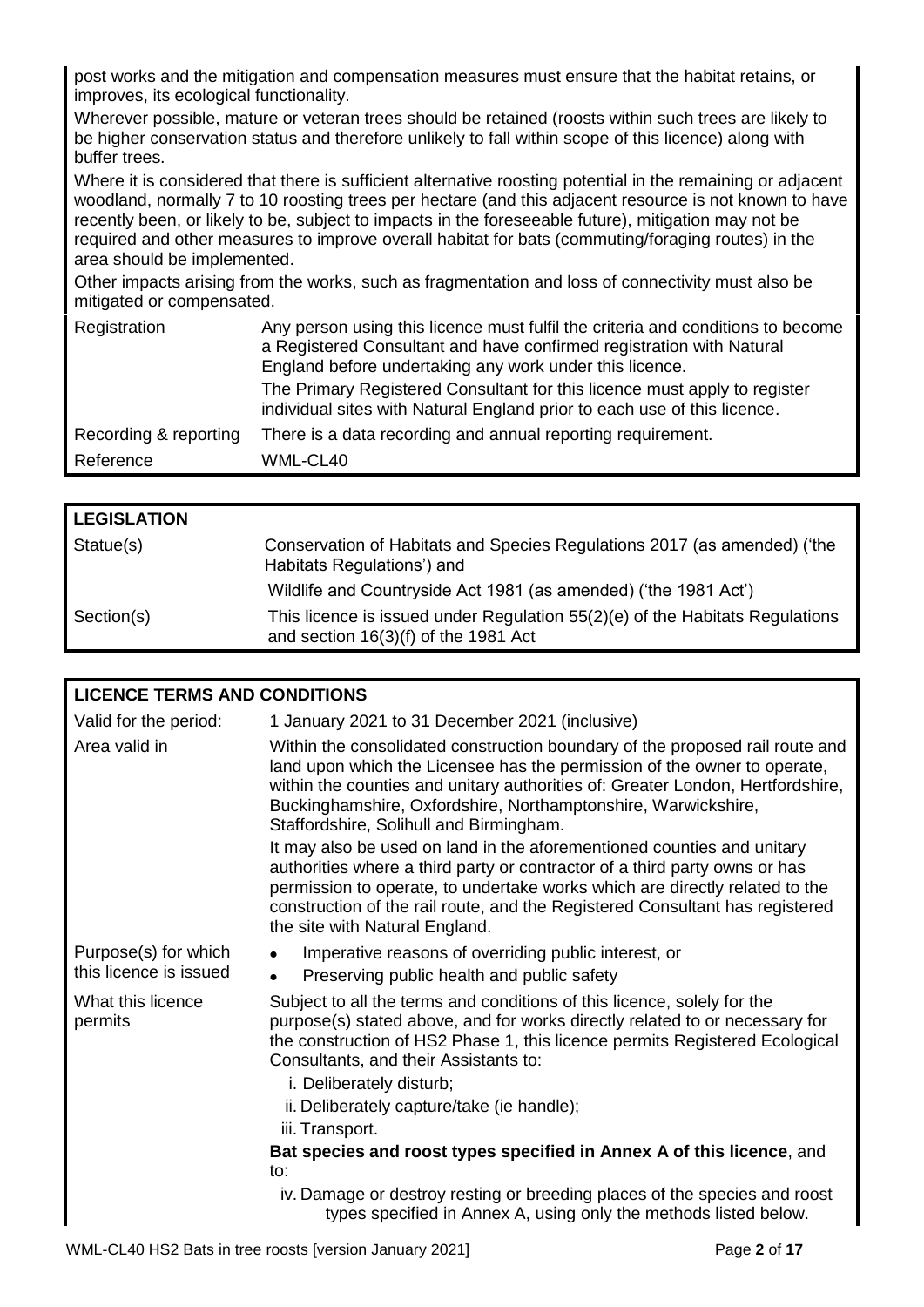| By means of                               | By hand;<br>$\bullet$<br>Artificial light (eg torches);<br>$\bullet$<br>Endoscopes;<br>$\bullet$<br>Hand-held static nets;<br>$\bullet$<br>Exclusion;<br>$\bullet$<br>Temporary or permanent exclusion by techniques specified in the Bat<br>$\bullet$<br><b>Workers' Manual:</b><br>Temporary obstruction of roost access;<br>٠<br>Destructive search prior to felling;<br>$\bullet$<br>Destruction by soft (section) felling.                                                                                                                                                                                                                            |
|-------------------------------------------|------------------------------------------------------------------------------------------------------------------------------------------------------------------------------------------------------------------------------------------------------------------------------------------------------------------------------------------------------------------------------------------------------------------------------------------------------------------------------------------------------------------------------------------------------------------------------------------------------------------------------------------------------------|
| Who can use this<br>licence               | This licence can only be relied upon by <b>Registered Consultants</b> <sup>*</sup> , and their<br>Assistants*, except those convicted on or after 1 January 2010 of a wildlife<br>crime* (unless, in respect of that offence, either:<br>they are a rehabilitated person for the purposes of the Rehabilitation of<br>$\bullet$<br>Offenders Act 1974 and their conviction is treated as spent; or                                                                                                                                                                                                                                                         |
|                                           | a court has made an order discharging them absolutely.)<br>$\bullet$<br>Any application by a person to whom this exclusion applies for an individual<br>licence will be considered on its merits.<br>* see Definitions                                                                                                                                                                                                                                                                                                                                                                                                                                     |
| <b>DEFINITIONS USED IN THIS LICENCE</b>   |                                                                                                                                                                                                                                                                                                                                                                                                                                                                                                                                                                                                                                                            |
| Licensee                                  | A contractor of HS2 Ltd, or a company which is required to undertake works<br>to facilitate the construction of HS2 Phase 1, who has instructed the Primary<br>Registered Consultant to carry out the licensed activities. Both parties must<br>apply to register sites with Natural England.                                                                                                                                                                                                                                                                                                                                                              |
| <b>Registered Consultant</b>              | A professional ecological consultant who has been successfully registered<br>with Natural England to use this licence in accordance with standards set by<br>Natural England.                                                                                                                                                                                                                                                                                                                                                                                                                                                                              |
| <b>Primary Registered</b><br>Consultant   | A Registered Consultant who has successfully registered a site or sites<br>where the licence may be used. There can only be one Primary Registered<br>Consultant per registered site.                                                                                                                                                                                                                                                                                                                                                                                                                                                                      |
| <b>Secondary Registered</b><br>Consultant | A Registered Consultant who is registered to use WML-CL40 and who the<br>Primary Registered Consultant has authorised, by name in writing, to<br>undertake licensed activities specifically associated with WML-CL40 on a<br>registered site. There can only be one Secondary Registered Consultant per<br>registered site and they may only be appointed at Registered Sites where<br>the Primary Registered Consultant is registered to use WML-CL40. The<br>Secondary Registered Consultant shall carry a copy of the authorisation<br>letter while on the registered site and shall produce it to any police or Natural<br>England officer on request. |
| Assistant                                 | A person assisting a Registered Consultant. There are two levels of<br>Assistants covered under this licence. Their details must be listed in the site<br>registration form (WML-CL40-SiteReg).                                                                                                                                                                                                                                                                                                                                                                                                                                                            |
| Level 1 Assistant                         | An ecological consultant, who is skilled and experienced in bat mitigation<br>work. A Level 1 Assistant is able to undertake licensed activities, appropriate<br>to their level of experience (as determined by the Registered Consultant) on<br>a registered site whilst the Consultant is not present, and they do not have to<br>be under their direct supervision. Level 1 Assistants may directly supervise<br>Level 2 Assistants. A maximum of three Level 1 Assistants can be<br>authorised in writing by the Primary Registered Consultant to undertake<br>licensed activities on a site registered under this licence.                            |
| Level 2 Assistant                         | A person authorised to act under this licence whilst they are under the direct<br>supervision of a Registered Consultant or a Level 1 Assistant. A maximum<br>of six Level 2 Assistants can be authorised in writing by the Primary<br>Registered Consultant to undertake licensed activities on a site registered                                                                                                                                                                                                                                                                                                                                         |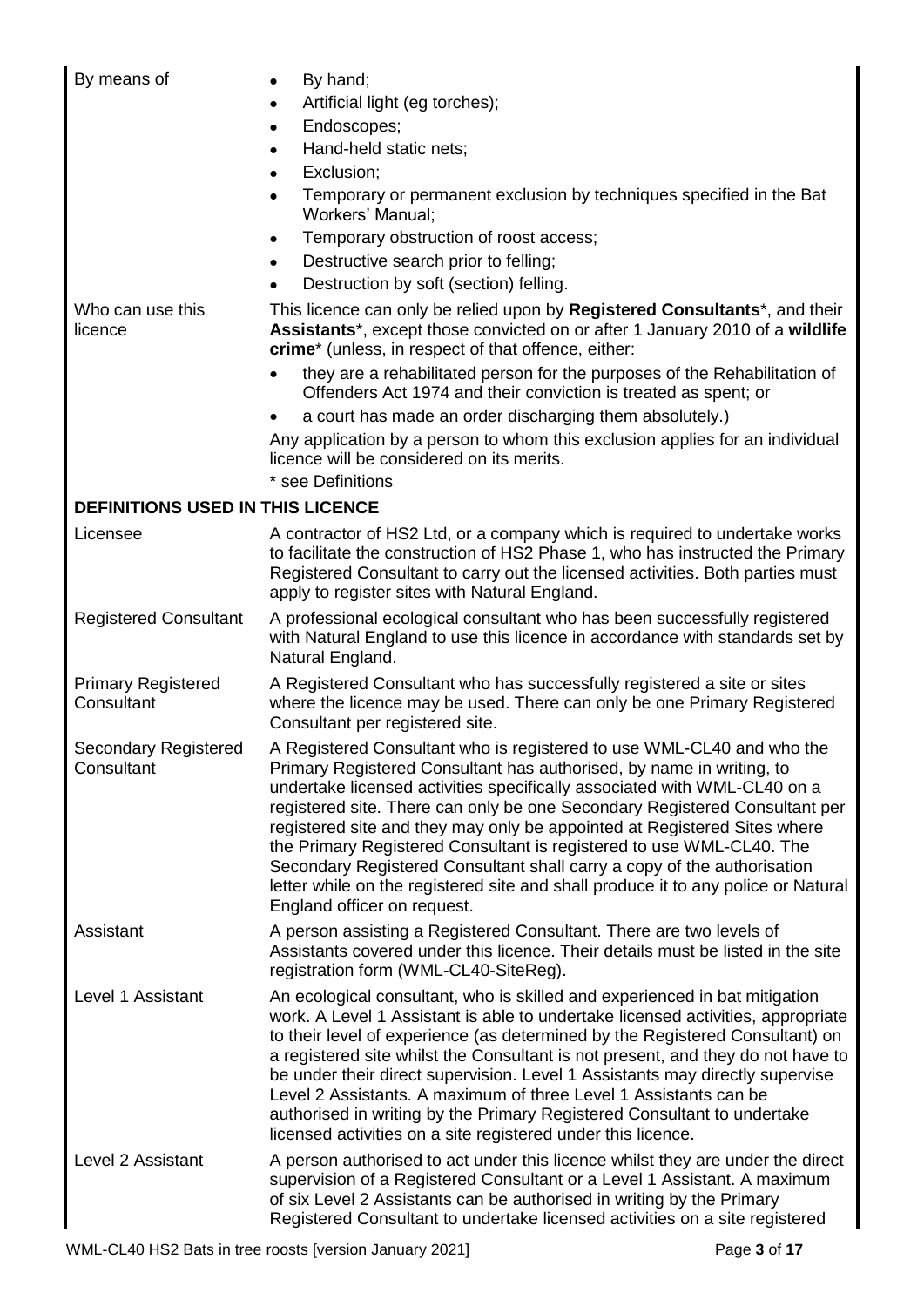|                                                 | under this licence.                                                                                                                                                                                                                                                                                                                                                                                                                                                                                                 |
|-------------------------------------------------|---------------------------------------------------------------------------------------------------------------------------------------------------------------------------------------------------------------------------------------------------------------------------------------------------------------------------------------------------------------------------------------------------------------------------------------------------------------------------------------------------------------------|
| <b>Registered Site</b>                          | Is a site that has been registered with Natural England for the purposes of<br>this licence.                                                                                                                                                                                                                                                                                                                                                                                                                        |
| Small numbers                                   | For the purposes of this licence, the term 'small numbers of bats' is not<br>defined. Registered Consultants are expected to use their experience and<br>professional judgement in deciding what reasonably can be considered to be<br>small numbers of the species of bat involved. These judgements are<br>expected to be in line with established best practice and likely to be<br>determined in the same way by other professional consultants who are<br>experienced in bat ecology and mitigation.           |
| Low to low-moderate<br>impacts                  | For the purposes of this licence, the terms low and low-moderate impact is<br>that which the unmitigated impact of the proposed actions would likely be<br>judged, by other professional ecologists, to not be likely to cause harm that<br>could be considered to be moderate-high or high. This decision will take into<br>account the numbers of roosts, roost types and numbers of bats involved.<br>Generally these are impacts which can be easily mitigated or compensated<br>by applying standard measures. |
| Destructive search by<br>soft (section) felling | Is the taking apart of a bat structure in a controlled and careful manner by<br>hand, or in some instances with the assistance of hand-held tools and<br>machinery. Only the Registered Consultant or Level 1 Assistant may take<br>any bats found. Under this licence only the Registered Consultant or a Level<br>1 Assistant must undertake or directly supervise any destructive searching.                                                                                                                     |
| Destruction by felling                          | Is the destruction of a structure that previously supported a bat roost using<br>mechanical means after the structure, or relevant part of the structure, has<br>been declared free of bats by the Registered Consultant. Destruction by<br>felling is usually preceded by a soft (section) felling or completion of an<br>exclusion process.                                                                                                                                                                       |
| <b>Wildlife Crime</b>                           | Any offence under the Conservation of Habitats and Species Regulations<br>2017 ('the Habitats Regulations'), the Wildlife and Countryside Act 1981, the<br>Protection of Badgers Act 1992, the Deer Act 1991, the Hunting Act 2004,<br>the Wild Mammals (Protection) Act 1996, the Animal Welfare Act 2006, the<br>Protection of Animals Act 1911 (all as amended) or the Invasive Alien<br>Species (Enforcement and Permitting) Order 2019.                                                                        |
|                                                 | the contract of the contract of the contract of the contract of the contract of the contract of the contract of                                                                                                                                                                                                                                                                                                                                                                                                     |

**'Lower conservation significance/importance' roosts** are for the purposes of this licence defined below:

A **'feeding roost'** is a place where individual bats or a few individuals rest or feed during the night but are rarely present during the day. They are often distinguishable by evidence of insect remains. A **'day roost'** is a place where individual bats, or small groups of males, rest or shelter in the day but are rarely found by night in the summer.

A **'night roost'** is a place where bats rest or shelter in the night but are rarely found by day. These roosts vary in their conservation significance and may be used by a single individual on occasion or it could be used regularly by the whole colony. This licence only covers night roosts of low conservation significance.

A **'transitional / occasional roost'** is a place used by a few individuals or occasionally small groups for generally short periods of time on waking from hibernation or in the period prior to hibernation. A '**satellite roost'** is an alternative roost found in close proximity to the main nursery colony used by a few individual breeding females or small groups of breeding females throughout the breeding season. A **'lower conservation significance maternity roost'** is a place used as breeding site by small numbers of breeding females.

A '**lower importance hibernation roost'** is a location with constant cool temperatures and high humidity, where small numbers of bats are found during the winter months.

# **Other roosts definitions used in this licence:**

A **'roost'** is defined as a single structure or part of a structure, used by a single species for a single purpose. For example, where a wall cavity forms a roost for pipistrelle bats and the roof void a roost for brown long eared bats, this, for the purposes of a licence, would be two roosts.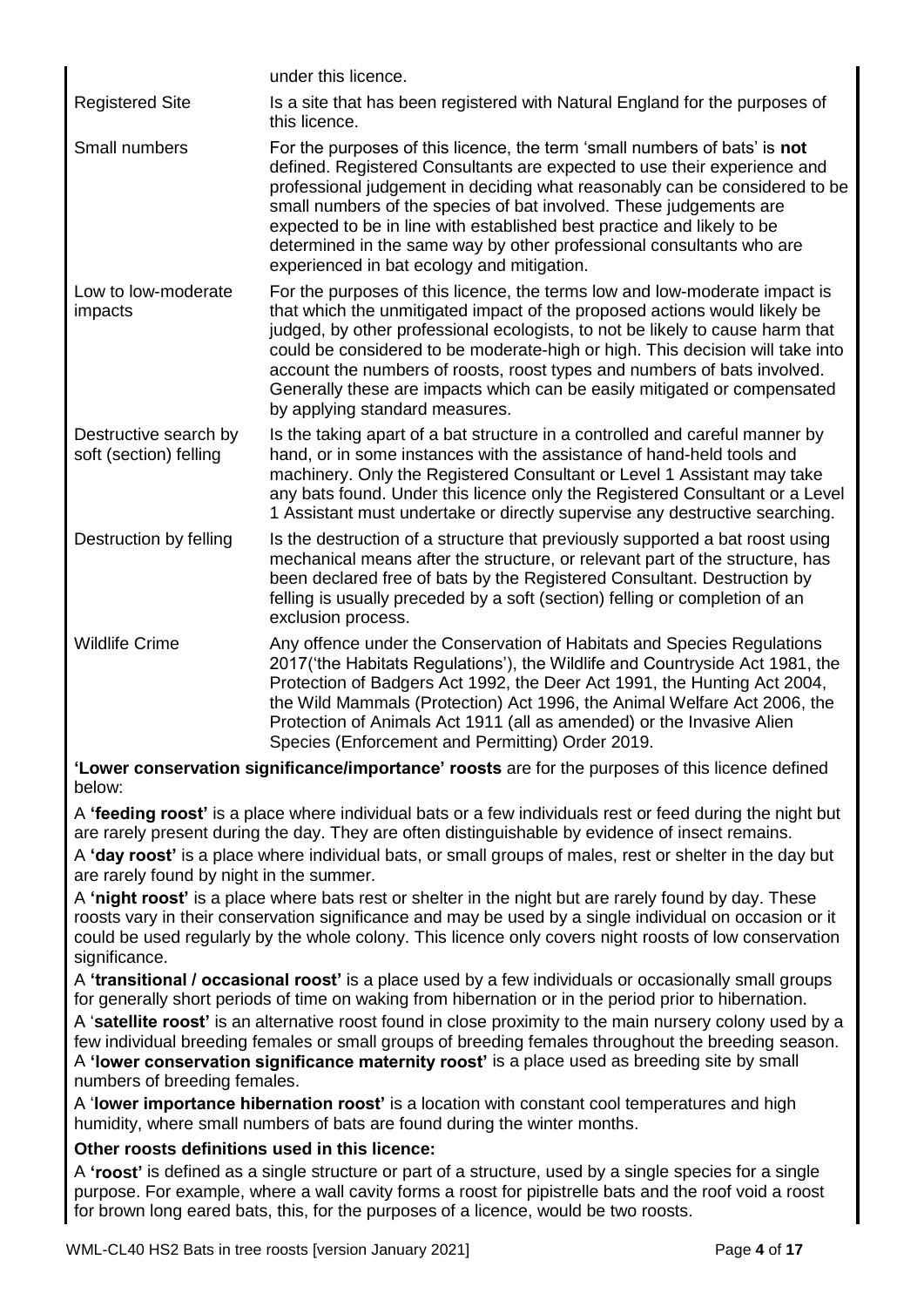A '**multi-functional roost'** is considered to be a roost that is used by bats of the same, or different species of bats, for different functions. For example, a structure which is used as a maternity roost or a hibernation roost and also by individual bats as a day or a night roost would be considered to be a multi-functional roost. In the context of this licence such a roost would be used by small numbers of a few species of bats.

A **'multi-species roost'** is considered to be a roost that is used by more than three bat species. Different bat species may be using it at the same or different times or for the same or different purposes.

An **'alternative roost'** shall include: a purposely installed bat box or suitably designed and located feature or structure provided for the purposes of providing bat roosts; an existing roost which will not be impacted by the works; or other new/enhanced roosting opportunities. Any alternative roost must be suitable for the species, within or close to the existing roost and free from additional disturbance or development pressure.

# **LICENCE CONDITIONS**

- 1. This licence includes Annexes A, B and C which contain additional terms and conditions of use.
- 2. The confirmation of registration to work as Registered Consultant under this licence forms part of this licence and must be kept with this licence and produced along with the licence and confirmation of site registration, when required.
- 3. To use this licence you must be:
	- a) A primary or secondary Registered Ecological Consultant (see Definitions);
	- b) A Level 1 or Level 2 Assistant (see Definitions) who has been given written permission by the Licensee to act on their behalf on a specific site registered under this licence.
- 4. The Licensee is required to obtain all necessary permissions and consents and arrange access to the site for the Registered Consultant for the duration of the licenced activities and monitoring period, prior to registering the site. These records must be kept for at least 24 months following completion of the licenced works and monitoring period and must be made available on request to any Natural England officer at any reasonable time, within five working days.
- 5. Any Assistant must be named on the site registration document and be authorised in writing by the Licensee to act on their behalf under this licence. Any such person must carry this written authorisation with them at all times when conducting activities under this licence.
- 6. It is the responsibility of the Primary Registered Consultant to ensure Assistants are sufficiently trained and experienced to act under this licence and that they use appropriate equipment so as to avoid unnecessary suffering of any animal in the course of licensed operations.
- 7. The Registered Ecological Consultant and their Assistants must have prior experience of using the methods proposed in the site registration document (WML-CL40 Site Reg). This can be evidenced by previous experience with mitigation licences, Science and Conservation licences held or by being registered for the relevant level of [Class Licence](https://www.gov.uk/government/collections/class-licences-for-wildlife-management) for the methods being proposed.
- 8. This licence may only be used at a site that has been successfully registered with Natural England and where the information in the authorised site registration form WML-CL40 Site Reg remains accurate for the duration of the licensed activities.
- 9. Site registration involves submission of a site registration document WML-CL40-SiteReg and a site registration spreadsheet WML-CL40-SiteRegSpreadsheet. The site registration documentation must be submitted to Natural England for assessment at least six weeks in advance of the intended start date.

WML-CL40 HS2 Bats in tree roosts [version January 2021] **Page 5** of 17 10. Proposed activities under this licence, as described in the site registration document and site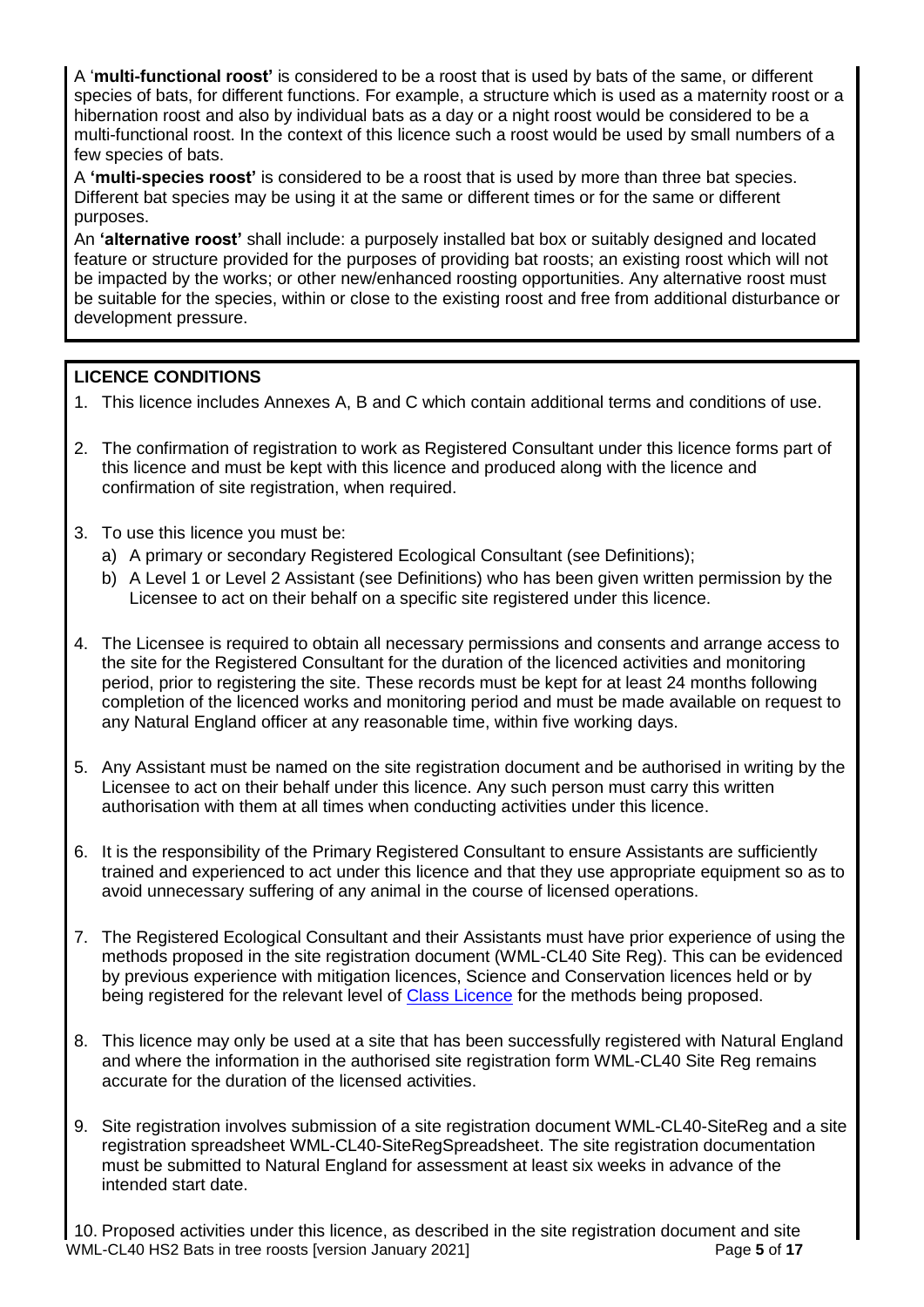registration spreadsheet, may only take place with the agreement of the Licensee who must also have agreed to comply with the terms and conditions of this licence, and any mitigation and/or compensation requirements detailed in WML-CL40-SiteReg and WML-CL40-SiteRegSpreadsheet.

- 11. Sites must be registered using site registration form WML-CL40-SiteReg and WML-CL40- SiteRegSpreadsheet. This must be submitted at least six weeks in advance of the intended start date, but not more than 12 weeks in advance and:
	- a) All consents necessary for the proposed activity must have been granted (planning or other) before applying to register the site. For all consents that have been granted, all conditions or Reserved Matters relating to wildlife species and habitat issues (which are intended to be and are capable of being discharged) must be discharged and in place.
	- b) A walk over survey/check must have been undertaken within three months prior to submission of the site registration form to ensure that conditions have not changed since the most recent survey was undertaken.
	- c) Works may only take place in agreement with the landowner, who must also have agreed to comply with the terms and conditions of this licence, including any compensation requirements to be provided (Relevant Annex(s)). Confirmation of this agreement must be declared in the site registration form WML-CL40 Site Reg.
- 12. Works are only permitted to commence following receipt of an email from Natural England confirming that the site is registered and works can proceed as described in the site registration document. Natural England reserves the right to request further information before a site is registered.
- 13. If details within an authorised site registration change, the Licensee and Primary Registered Consultant must apply to Natural England with an amended site registration form and, if relevant, amended site registration spreadsheet and/or maps to allow reassessment. Responsibility remains with the original person(s) on the authorised site registration form until written confirmation authorising the change has been received from Natural England. Details include:
	- a) Change of Licensee;
	- b) Change of Primary Registered Consultant;
	- c) Change to work schedule: an amended site registration form must be submitted prior to the expiry of the licence period within the authorised site registration form. An explanation for this request must be provided. Licensed activities must stop if they go beyond the licence period in the authorised site registration form except where written confirmation authorising the change has been received from Natural England; and
	- d) Significant changes to licensed activities: should circumstances change so that activities and/or impacts falling outside the scope of this licence are required then works may no longer proceed. Natural England must be notified in writing within two working days, the site will then be considered null and void, and an individual licence will be required to proceed.

# **Survey and Assessment Requirements**

- 14. Before registering a site, it must have been subject to a suitable level of survey to identify trees with potential roost features and the species of bats and type of roosts likely to be present.
- 15. All surveys (pre and post site registration) must be undertaken in accordance with the Bat Conservation Trust (BCT) Bat Surveys for Professional Ecologists – Good Practice Guidelines and the Bat Mitigation Guidelines (see Information and Advice note f). Surveys must be up-to-date and tailored to each site, taking into account complexity of the trees involved and potential usage by bats throughout the year.
- 16. All reasonable effort to identify the bats present to species level and the roost type(s) must be undertaken.
- 17. The survey records must be kept for at least 24 months following completion of the monitoring period and must be made available on request to any Natural England officer or any police officer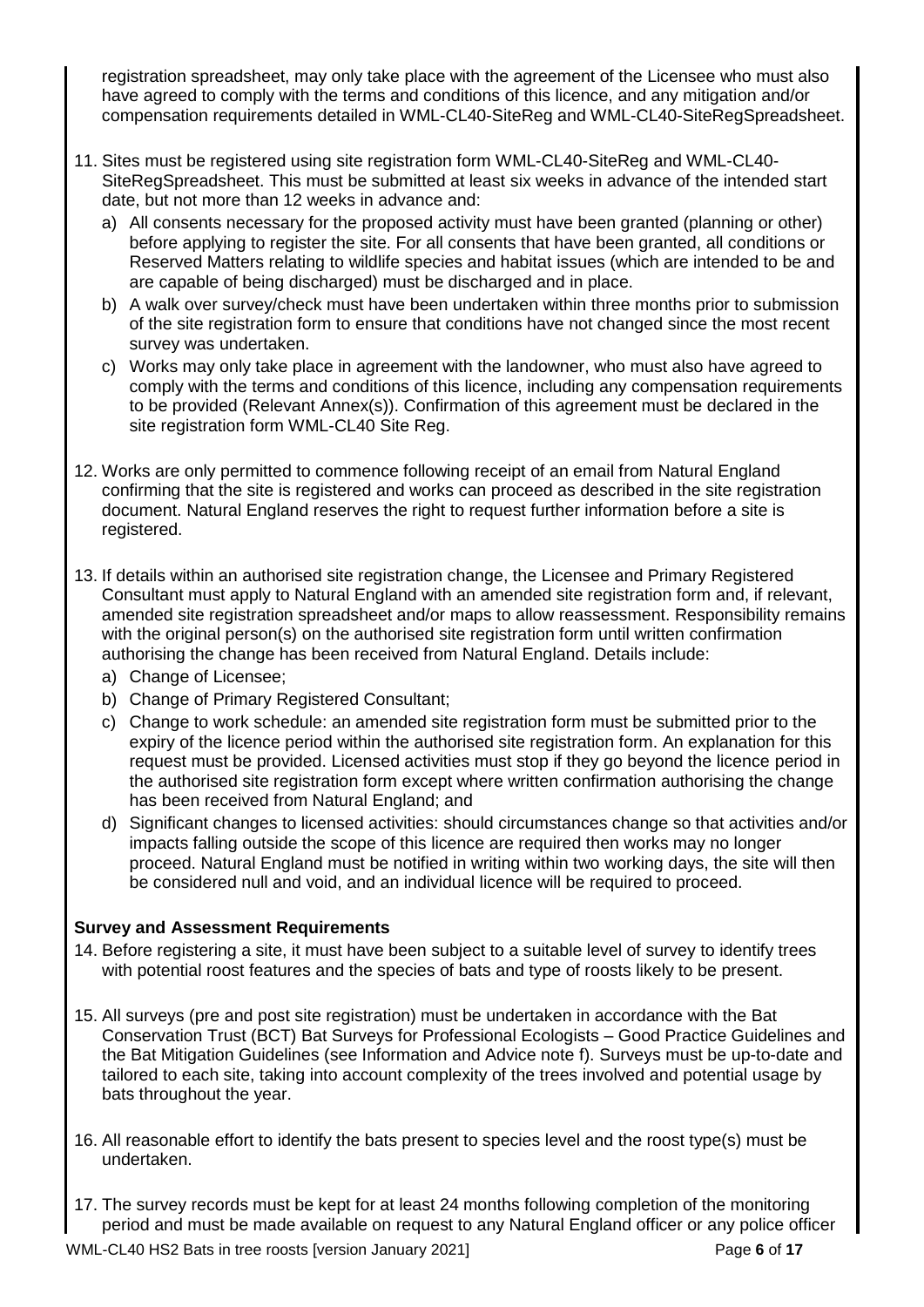at any reasonable time, within five working days.

# **Working under the licence**

- 18. This licence is only to be used for species and numbers of bats and roost types included on Annex A, and where the cumulative impacts resulting from the use of this licence are in the range of low to low-moderate.
- 19. The Licensee and Registered Consultant are responsible for **all** activities carried out under this licence, including activities carried out by any Assistants.
- 20. It is the duty of any person authorised to use this licence to ensure that they can adhere to the activities permitted as detailed on the authorised site registration form and conditions of this licence before accepting this responsibility. While engaged in the activities to which this licence applies the Registered Consultant shall make a copy of the licence (including the Annexes) available for inspection on each registered site where the activities are taking place and shall make it available for inspection to Natural England or any police officer on request within five working days.
- 21. The Registered Consultant must ensure that all those involved in the proposed works at the registered site understand by way of a "tool box talk":
	- that bats are present;
	- the legislation relating to bats;
	- the measures that will be used to protect bats;
	- good working practices;
	- licensable activities; and
	- what to do should bats be found.

This information must be provided before any works commence in the registered site. A written record that this has been undertaken must be kept by the Licensee and made available to Natural England or any police officer on request within five working days.

22. The Registered Consultant may permit a Level 1 Assistant to supervise works at sites where the Registered Consultant is not present. The Level 1 Assistant must be suitably experienced in the work and methods being employed at that site and also be suitably experienced at supervising works.

## **Dealing with bats discovered during pre-work assessments or unexpectedly**

- 23. Where bats are unexpectedly discovered i.e. species not included on this licence or in numbers or roost type exceeding what could be considered low to low-medium conservation significance, all works must stop. The Registered Consultant must make an appraisal and re-evaluation of the situation in accordance with Annex C. Work may only restart when written confirmation is received from Natural England.
- 24. Where a bat is unexpectedly discovered in adverse weather conditions, the guidance in Annex C must be followed.
- 25. Provision must be made for prompt assistance to deal with any injured bat. Any injured or dead bats must be reported to Natural England on licence return form WML-CL40LicRtn.

## **Use with other Licences**

26. This licence may be used in conjunction with the following types of licence:

- Any bat survey Class Licence, and
- WML-CL39 Bat Mitigation Class Licence HS2 Phase 1, Bats in Buildings, only where the combined impact of the use of both licences does not exceed the low to low-moderate threshold.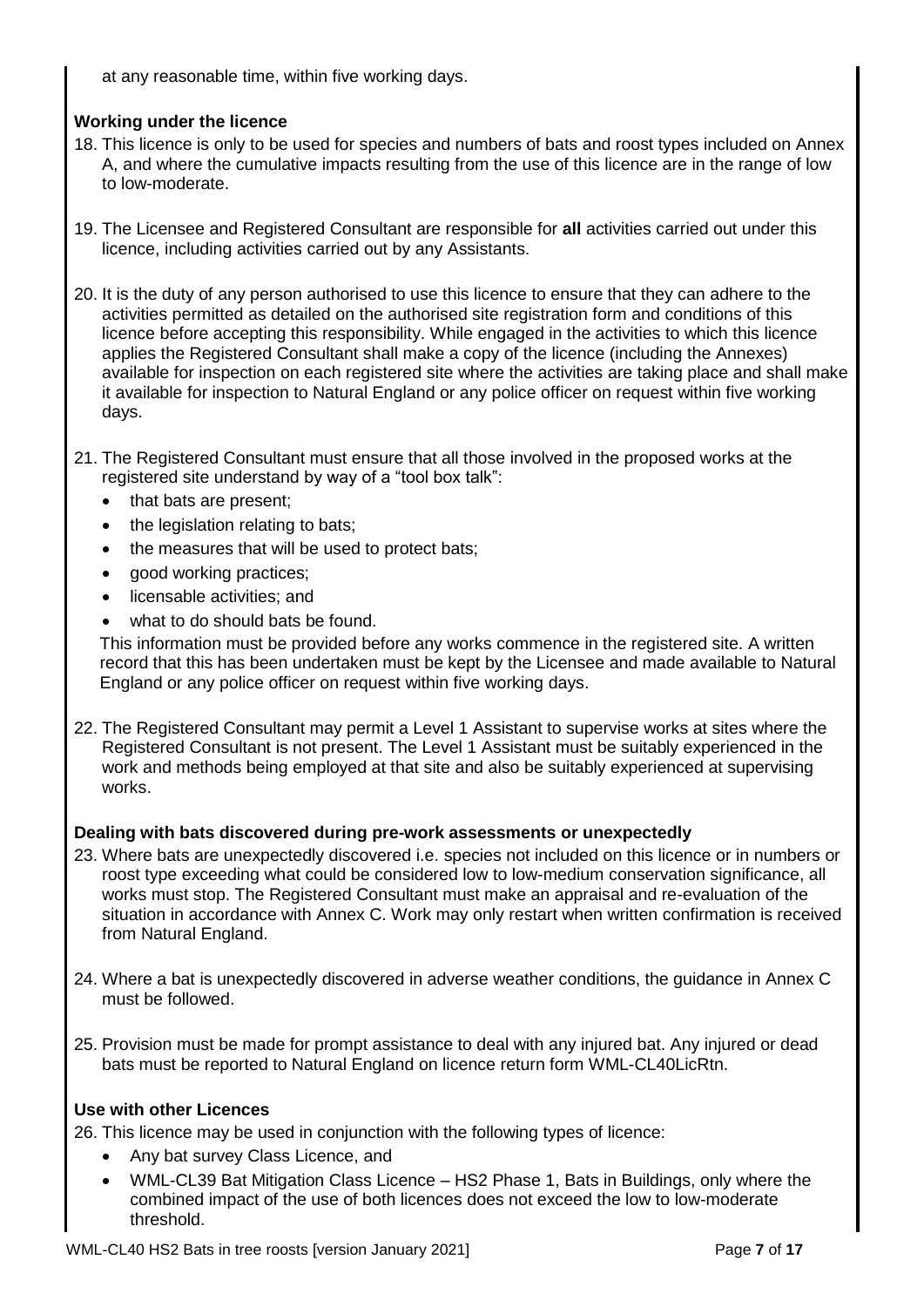It may **not** be used in conjunction with:

• WML- CL21 Bat Mitigation Class licence

# **Mitigation and Compensation (also see relevant Annexes)**

- 27. The Licensees must ensure that any mitigation and compensation measures specified in the authorised site registration form and site registration spreadsheet are completed within the appropriate timeframe and in accordance with this licence unless otherwise agreed in advance and in writing with Natural England.
- 28. Destruction by felling (see Definitions) must only take place once the Registered Consultant has confirmed a tree to be free of bats.
- 29. Where bats are discovered and taken under this licence they must either be relocated to an alternative roost (see definitions) or released on site at dusk in, or adjacent to, suitable foraging/commuting habitat in safe areas within or directly adjacent to the pre-works habitat.
- 30. Where capture and/or handling of bats is necessary, only the Registered Consultant or Level 1 Assistant, or an Assistant directly supervised by the Registered Consultant or Level 1 Assistant may do so. Any capture, handling or exclusion of bats must only be undertaken in conditions suitable for bats to be active.
- 31. All works must be undertaken using best practice methodology to ensure minimal risks to bats.
- 32. Persons acting under this licence must abide by the advice on excluding bats, handling bats and working in bat roosts in the most up to date edition of the 'Bat Mitigation Guidelines' and 'Bat Workers Manual'.
- 33. All impacts on bats or their roosts must be mitigated and if appropriate compensated for.
- 34. Impacts to roosts must be mitigated or compensated in accordance with the requirements set out in Annex B.
- 35. Any mitigation and compensation measures proposed in the site registration document must be implemented as described. Any changes must have been agreed in writing by Natural England (see Condition 13 above).

# **Monitoring and reporting requirements**

36. Monitoring must be undertaken in accordance with the requirements set out in Annex B.

- 37. The Primary Registered Consultant must comply with the reporting requirements below:
	- a) A report of licensed activities and the associated monitoring must be submitted annually for each site registered under this licence. This must be submitted using form WLM-CL40 LicRtn.
	- b) The Primary Registered Consultant shall maintain a record of all licensable activities, monitoring and Authorised Persons used. This must be kept for at least 24 months after the completion of licensable works and the monitoring period at each registered site, in accordance with the requirements of Annex B.

Records are to be made available for inspection by Natural England or a police officer at any reasonable time, within five working days.

38. Monitoring must be underpinned by surveys, in accordance with the requirements of Annex B, and reported to Natural England in annual report WML-CL40-LicRt' to evaluate against the baseline information and data provided in the site registration document.

39. Monitoring data will be used to assess any impact of the licensed activities over the course of the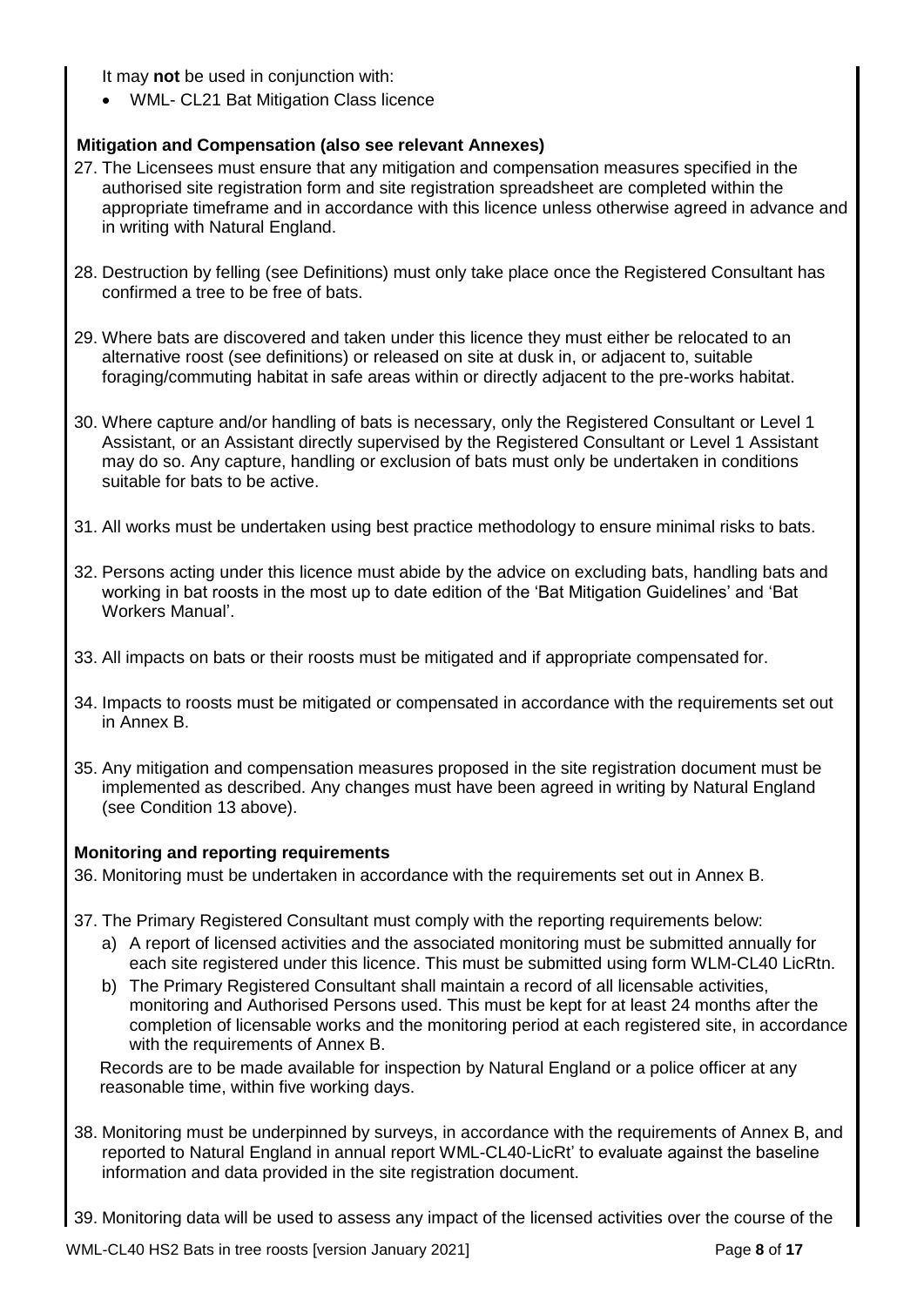monitoring period and to ensure any overall impact of these activities is not detrimental to the Favourable Conservation Status of the bat populations.

## **Licence compliance**

- 40. The Licensee, and any person authorised by, or working under this licence must comply with the terms and conditions of this licence, including the site registration, recording and reporting requirements. Failure to do so will render registration null and void. For the purposes of Regulation 58, the License, Consultants and Assistants are regarded as 'the holder of a licence'. Natural England will advise a Registered Ecological Consultant of any change in registered status and explain the reasons for this.
- 41. Natural England must be informed of any breach to this licence. The Registered Consultant, Licensee, or Authorised Person, must report to Natural England in writing any problems with compliance with the licence within three working days and take necessary action, within the terms and conditions of this licence, should they discover poor practice and/or activities beyond the scope of the licence.
- 42. Registered Consultants must inform Natural England:
	- a) If they are subject to disciplinary action with their professional membership body, within five working days of being informed, setting out the circumstances. They must also inform Natural England of the outcome of the action within five working days of the conclusion of this action.
	- b) If they are subject to any criminal investigation by the police or other statutory body for any wildlife-related offence(s), setting out what these are, when the outcome is likely to be known, and what the outcome is following completion of the investigation.

This will enable Natural England to assess whether their registration for use of this licence needs to be reviewed.

## **IMPORTANT**

This licence authorises acts that would otherwise be offences under the legislation referred to above. Failure to comply with its terms and conditions:

- i. may be an offence against the Habitats Regulations or the 1981 Act, or mean that the licence cannot be relied upon and an offence could therefore be committed. The maximum penalty available for an offence under the Habitats Regulations and 1981 Act is, at the time of the issue of this licence, an unlimited fine and/or a six month custodial sentence;
- ii. may result in your permission to use this licence being withdrawn. Natural England will inform any person or organisation whose permission to use this licence is withdrawn in writing. This sanction may be applied to other similar licences, and
- iii. may mean that you are not able to rely on this licence as a defence in respect to the prohibitions within the Animal Welfare Act 2006 or the Wild Mammals (Protection) Act 1996.

If the activity that you wish to undertake is not covered by this licence, or if you are unable to comply with any of the terms and conditions which apply to the use of this licence, then you will need to apply to Natural England for an individual licence.

This licence is not a consent or assent for the purposes of Part II of the Wildlife and Countryside Act 1981 (as amended) in respect to Sites of Special Scientific Interest. It is your responsibility to get consent or assent if required (see Information and Advice notes q-s).

This licence does not derogate against offences for other species.

Issued by and on behalf of Natural England on 1 January 2021

#### **INFORMATION AND ADVICE specific to this licence**

- a. Any site registration is the equivalent of a licence being issued for that site and this licence remains valid for the duration of the registration.
- b. The confirmation of site registration will be made by Natural England in writing via email, and this email will

WML-CL40 HS2 Bats in tree roosts [version January 2021] Page **9** of **17**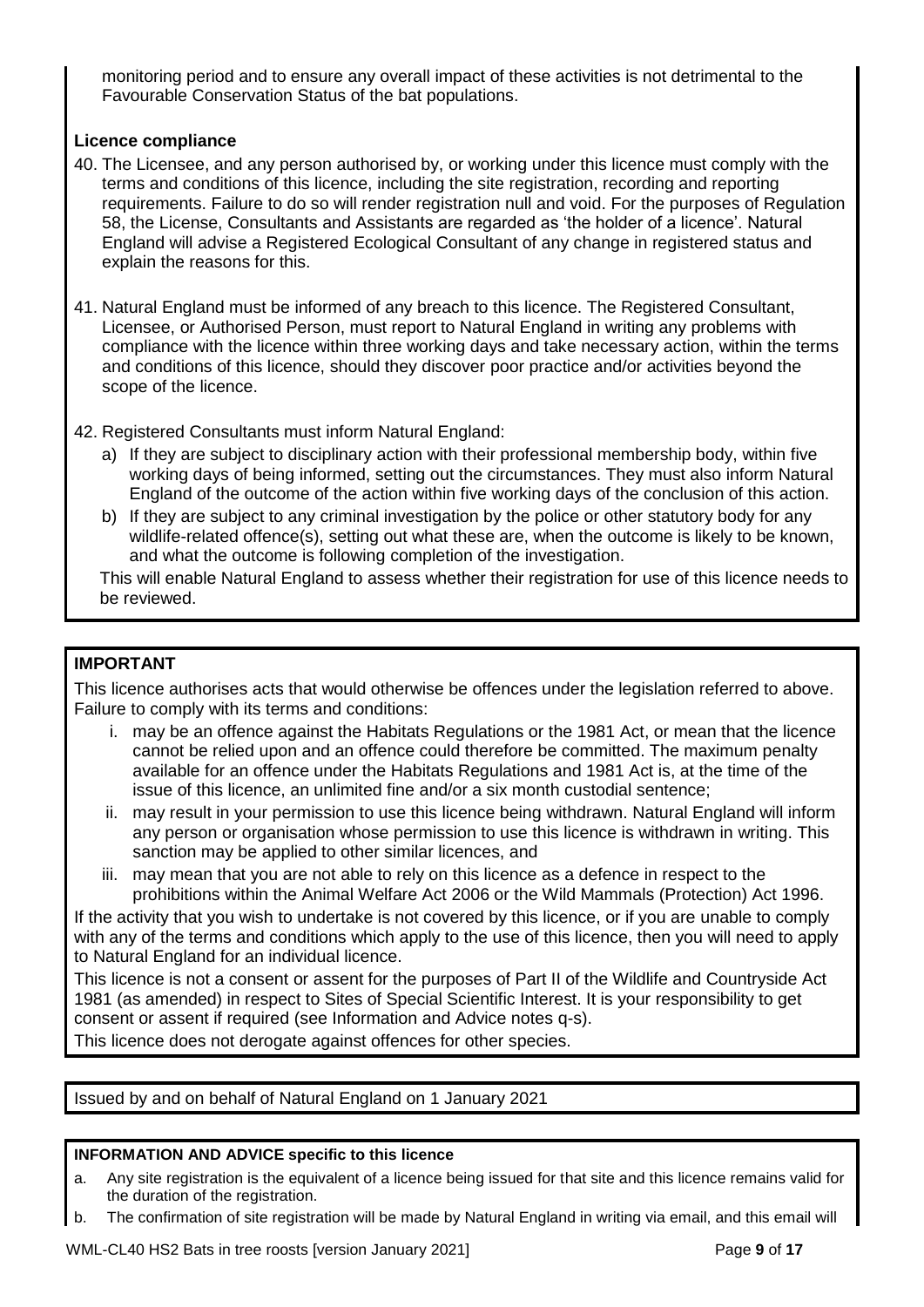state how long the registration is valid for.

c. Any person authorised by this licence are advised to carry a copy of this licence at all times when acting under this licence.

#### **Training and experience requirements**

- Training must be relevant to the conditions and the activities permitted by the licence and should be undertaken at regular intervals. It is the responsibility of each person authorised by this licence to maintain their expertise at an appropriate level to act under this licence. It is also the responsibility of each person authorised by this licence to ensure that any Assistants under their direct supervision have appropriate training, experience and instruction, including on mitigation measures commonly employed, to undertake the activity they are being asked to do act under this licence.
- e. As a minimum, this must include: identification of European and other Protected Species relevant to the species and activities authorised by this licence and signs indicating they may be present; undertaking records searches; the ability to identify a rare species, non-native species and populations of significant importance; surveying techniques; best practice guidance and reasonable avoidance measures; mitigation techniques and methods, and compensation requirements and measures; a working knowledge of the Regulations and the Act together with an understanding of offences that may be committed.

#### **Guidance on surveying and best practice**

f. Advice on surveying, mitigation and compensation are provided in the latest edition of the *[Bat Mitigation](https://www.gov.uk/guidance/bats-surveys-and-mitigation-for-development-projects)  [Guidelines](https://www.gov.uk/guidance/bats-surveys-and-mitigation-for-development-projects)* and [The BCT Bat Surveys for Professional Ecologists: Good Practice Guidelines \(3rd edition\).](http://www.bats.org.uk/pages/batsurveyguide.html) The Licensee and any Authorised Person are expected to check whether this guidance has been updated and if so, to ensure that they act in accordance with the most up to date version.

#### **General Welfare Considerations**

- g. Persons acting under this licence may photograph any protected species named in this licence in connection with licensed work provided that this causes no additional disturbance or any other harm.
- h. Under the Animal Welfare Act 2006 it is an offence to cause any unnecessary suffering to an animal under the control of man (section 4). This applies to the treatment of animals (including non-target species) held in nets etc.

#### **INFORMATION AND ADVICE for all Class and General Licences**

#### **General Information**

- i. Natural England checks compliance with licences and the attached conditions. Where breaches are identified, these may be subject to enforcement action.
- j. Ordinarily, licences will be reissued on 1 January each year (*NB: you do not need to re-register for those with registration requirements*). Please note, however, that they can be modified or revoked at any time by Natural England or the Secretary of State, but this will not be done unless there are good reasons for doing so. You are advised to check the terms and conditions of a licence prior to your first use of it each year in case of amendments.
- k. The common name or names of species given in the licence and any annexes are included by way of guidance only. In the event of any dispute or proceedings, it is the scientific name of a species only that will be taken into account.

#### **Working during the coronavirus pandemic**

- l. Anyone acting under this licence should follow Defra's advice on [surveying and mitigation work during the](https://www.gov.uk/guidance/coronavirus-covid-19-surveying-and-mitigation-works-affecting-wildlife)  [coronavirus pandemic](https://www.gov.uk/guidance/coronavirus-covid-19-surveying-and-mitigation-works-affecting-wildlife) - also available on request from Natural England (wildlife.scicons@naturalengland.org.uk). This advice is kept up to date as a minimum precaution to reduce the risk of accidental transmission of the virus from humans to wild animals, and may be updated. You should check [Gov.uk](https://www.gov.uk/guidance/coronavirus-covid-19-surveying-and-mitigation-works-affecting-wildlife) before you act.
- m. Any products used to clean and disinfect equipment should be safe for use where there could be contact with animals, and used at an effective and safe dilution rate. 'Safe4 Disinfectant' is considered to be a safe and appropriate product for cleaning and disinfecting equipment that could come into contact with animals. Use at a dilution of 1:50 to be effective against COVID-19.

#### **The limits of licences**

- n. Licences permit action only for the purposes specified on that licence.
- o. Licences do not permit actions prohibited under any other legislation, nor do they confer any right of entry upon land.
- p. Unless otherwise stated the provisions of Natural England licences only apply landward of the mean low water mark in England. The Marine Management Organisation is responsible for all licensing seaward of the mean low water mark.

#### **Protected sites**

q. You can search for and view details about all SSSIs by using Natural England's [Designated Sites system.](https://designatedsites.naturalengland.org.uk/SiteSearch.aspx) The notification documents for each SSSI contain a list of operations that require Natural England's prior consent. Owners and occupiers of land notified as SSSIs are required to give written notice to Natural England before either beginning any of these operations, or allowing someone else to carry out those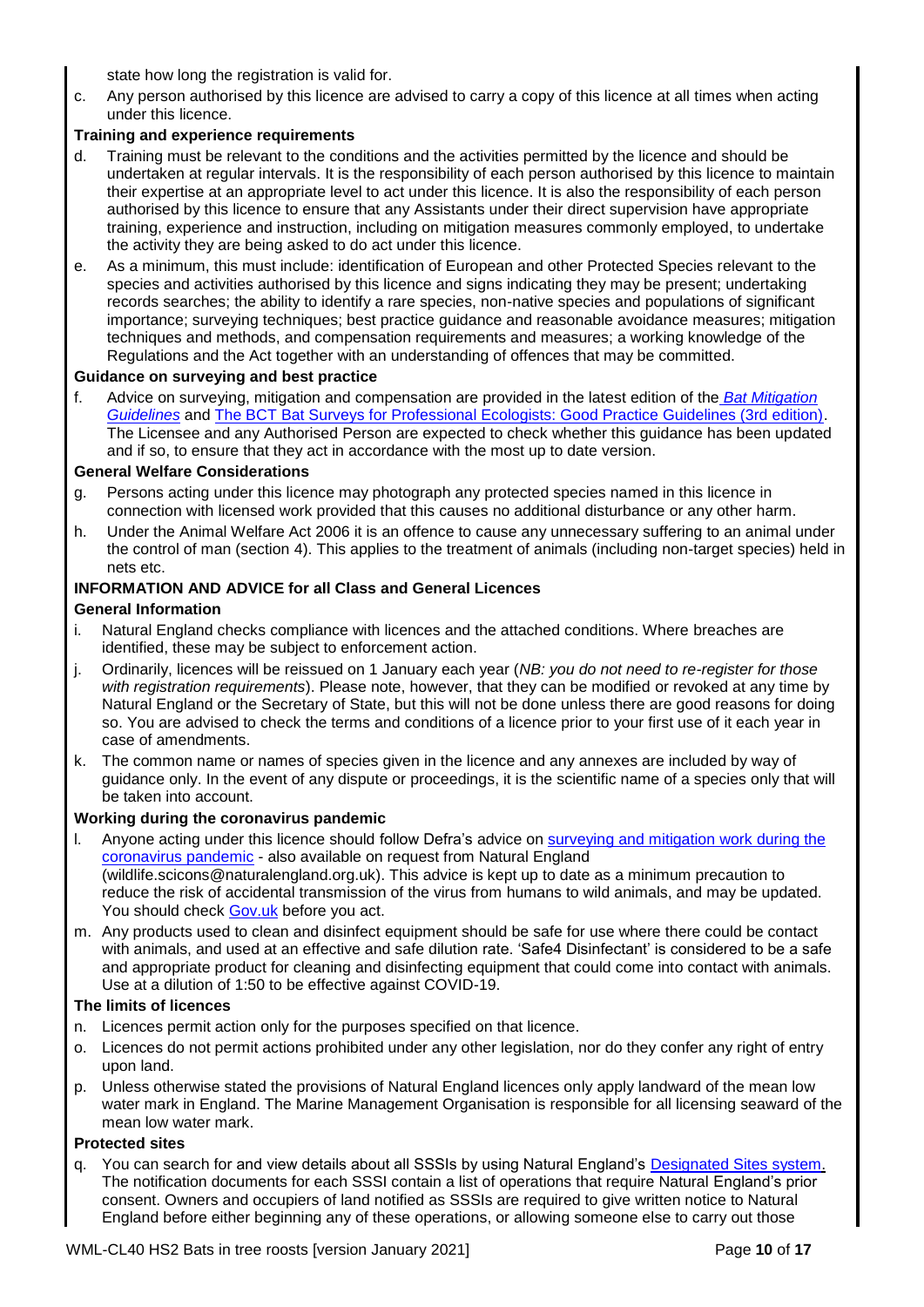operations. SSSI consent can only be given to a SSSI owner or occupier. It may be given with or without conditions, or in some cases, consent may not be granted. A similar process applies to public bodies and statutory undertakers (as defined under Section 28G of the Wildlife and Countryside Act 1981 (as amended)) and this obligation applies even where the operations are carried out on land outside of the SSSI.

- r. Please note that as the licensee you will not be able to undertake the licensed activity on a SSSI until the owner or occupier of the SSSI has applied for, and received, Natural England's written SSSI consent. If you do so, you may be at risk of committing an offence. As the licensee, if you wish to exercise this licence on a SSSI you must contact the relevant owners or occupiers of the SSSI and ensure they give written notice to Natural England of their proposal to permit you to carry out licensed activity on their SSSI. You should wait until a SSSI consent decision has been received by the SSSI owner/occupier before you begin to exercise this licence on a SSSI. See [Gov.uk](https://www.gov.uk/guidance/protected-areas-sites-of-special-scientific-interest) for further information on how to get SSSI consent from Natural England.
- In considering whether to issue consent or assent for activities likely to affect a SSSI that is a European Site, in other words a Special Protection Area (SPA) or Special Area of Conservation (SAC), Natural England will carry out a Habitats Regulations Assessment, as required by the Conservation of Habitats and Species Regulations 2017 (as amended) ('the Habitats Regulations') to ensure there will be no adverse effects on the European Site.

#### **Using and Sharing Your Information**

There is significant public interest in wildlife licensing and in those who benefit from receiving a wildlife licence. We may make information publicly available, for more information, please see our [Privacy Notice.](https://www.gov.uk/government/publications/natural-england-privacy-notices/wildlife-licensing-privacy-notice)

#### **Contact Details for Natural England**

*For licensing enquiries For other enquiries use the Enquiry Service:*  **Telephone** 0208 026 1089 **Telephone** 0300 060 3900 **Email** [HS2wildlifelicensing@naturalengland.org.uk](mailto:HS2wildlifelicensing@naturalengland.org.uk) **Email** [enquiries@naturalengland.org.uk](mailto:enquiries@naturalengland.org.uk) **Postal address:** Natural England Wildlife Licensing Services, Horizon House, Deanery Road, Bristol BS1 5AH **Web** <https://www.gov.uk/government/organisations/natural-england>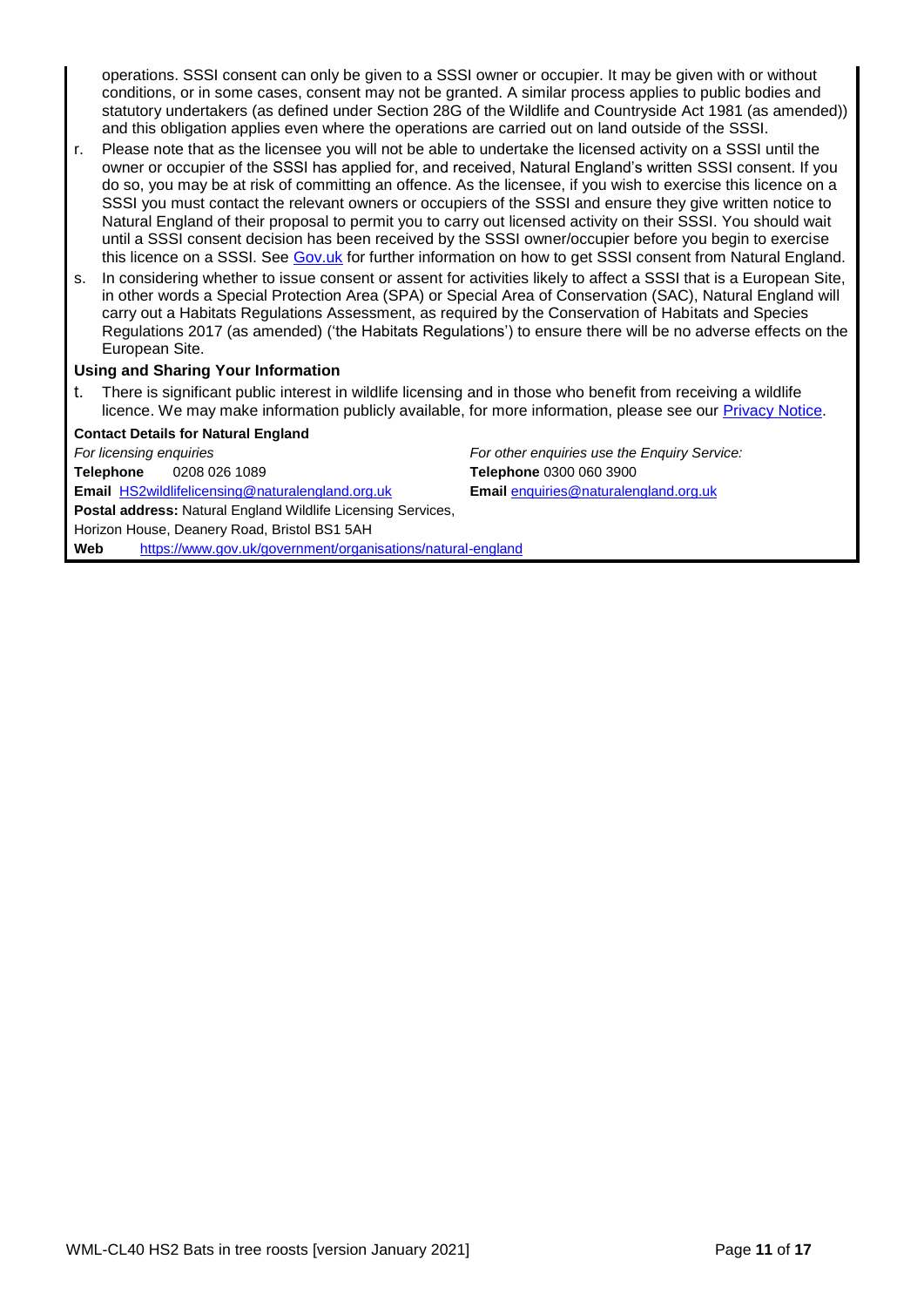# **ANNEX A - WML-CL40(A): Species and roost types covered by this licence**

| Deciding if the use<br>of this licence is<br>appropriate | The Registered Consultant is expected to exercise their professional<br>judgment to determine if the use of this licence is suitable. In doing so, the<br>Registered Consultant is expected to use their knowledge and experience of<br>bat species and their ecology along with information on the local abundance<br>and distribution of those species. This will be combined with the assessment<br>of likely impacts of the works to determine what mitigation and/or<br>compensation measures are suitable and required.<br>This includes determining the level of impact upon individual roosts and also<br>the cumulative effects of activities carried out using this licence on multiple<br>roosts. The term 'small numbers of bats' has not been defined by Natural<br>England and it is for the Registered Consultant to decide what constitutes<br>small numbers and low to low-moderate levels of impacts on the local<br>population. These judgments should be consistent with published evidence<br>and best practice and broadly consistent with the judgments of other<br>professional ecologists dealing with a similar situation.<br>For multi-functional, multi species, maternity and hibernation roosts, the<br>Registered Consultant must especially consider the potential for cumulative<br>impacts e.g. where a number of low impact effects may combine to increase<br>the overall impact (see Bat Mitigation Guidelines).<br>Where the impact of the work on the bats species – at individual sites or<br>cumulatively in a local area - exceeds that which could reasonably be<br>considered to be low or low-moderate then this licence should not be used<br>and an individual licence sought.<br>Natural England will review site registrations and may, where required, seek<br>further information and clarity for site registrations, and in some cases<br>suggest or require plans to be modified.<br>Where it is intended to cover a multi-functional roost or a tree containing<br>more than one or two roost types, each roost per species constitutes a single<br>roost. |  |
|----------------------------------------------------------|------------------------------------------------------------------------------------------------------------------------------------------------------------------------------------------------------------------------------------------------------------------------------------------------------------------------------------------------------------------------------------------------------------------------------------------------------------------------------------------------------------------------------------------------------------------------------------------------------------------------------------------------------------------------------------------------------------------------------------------------------------------------------------------------------------------------------------------------------------------------------------------------------------------------------------------------------------------------------------------------------------------------------------------------------------------------------------------------------------------------------------------------------------------------------------------------------------------------------------------------------------------------------------------------------------------------------------------------------------------------------------------------------------------------------------------------------------------------------------------------------------------------------------------------------------------------------------------------------------------------------------------------------------------------------------------------------------------------------------------------------------------------------------------------------------------------------------------------------------------------------------------------------------------------------------------------------------------------------------------------------------------------------------------------------------------------------------------------------------------|--|
| <b>Species covered by</b><br>this licence                | Common pipistrelle<br>(Pipistrellus pipistrellus)<br>Soprano pipistrelle<br>(Pipistrellus pygmaeus)                                                                                                                                                                                                                                                                                                                                                                                                                                                                                                                                                                                                                                                                                                                                                                                                                                                                                                                                                                                                                                                                                                                                                                                                                                                                                                                                                                                                                                                                                                                                                                                                                                                                                                                                                                                                                                                                                                                                                                                                              |  |
|                                                          | Whiskered bat<br>(Myotis mystacinus)                                                                                                                                                                                                                                                                                                                                                                                                                                                                                                                                                                                                                                                                                                                                                                                                                                                                                                                                                                                                                                                                                                                                                                                                                                                                                                                                                                                                                                                                                                                                                                                                                                                                                                                                                                                                                                                                                                                                                                                                                                                                             |  |
|                                                          | Brandt's bat<br>(Myotis brandtii)                                                                                                                                                                                                                                                                                                                                                                                                                                                                                                                                                                                                                                                                                                                                                                                                                                                                                                                                                                                                                                                                                                                                                                                                                                                                                                                                                                                                                                                                                                                                                                                                                                                                                                                                                                                                                                                                                                                                                                                                                                                                                |  |
|                                                          | (Myotis daubentonii)<br>Daubenton's bat                                                                                                                                                                                                                                                                                                                                                                                                                                                                                                                                                                                                                                                                                                                                                                                                                                                                                                                                                                                                                                                                                                                                                                                                                                                                                                                                                                                                                                                                                                                                                                                                                                                                                                                                                                                                                                                                                                                                                                                                                                                                          |  |
|                                                          | Natterer's bat<br>(Myotis nattereri)                                                                                                                                                                                                                                                                                                                                                                                                                                                                                                                                                                                                                                                                                                                                                                                                                                                                                                                                                                                                                                                                                                                                                                                                                                                                                                                                                                                                                                                                                                                                                                                                                                                                                                                                                                                                                                                                                                                                                                                                                                                                             |  |
|                                                          | (Plecotus auritus)<br>Brown long-eared bat                                                                                                                                                                                                                                                                                                                                                                                                                                                                                                                                                                                                                                                                                                                                                                                                                                                                                                                                                                                                                                                                                                                                                                                                                                                                                                                                                                                                                                                                                                                                                                                                                                                                                                                                                                                                                                                                                                                                                                                                                                                                       |  |
|                                                          | Noctule bat<br>(Nyctalus noctula)                                                                                                                                                                                                                                                                                                                                                                                                                                                                                                                                                                                                                                                                                                                                                                                                                                                                                                                                                                                                                                                                                                                                                                                                                                                                                                                                                                                                                                                                                                                                                                                                                                                                                                                                                                                                                                                                                                                                                                                                                                                                                |  |
| Assemblage of<br>species covered by<br>this licence      | Where the conservation significance of the assemblage of species present<br>within the trees or woodland covered by the registration is judged not to have<br>local importance or significance. This would normally be small numbers of up<br>to five (5) species, all of which commonly occur in the local area.                                                                                                                                                                                                                                                                                                                                                                                                                                                                                                                                                                                                                                                                                                                                                                                                                                                                                                                                                                                                                                                                                                                                                                                                                                                                                                                                                                                                                                                                                                                                                                                                                                                                                                                                                                                                |  |
| <b>Roost types</b>                                       | • Roosts contained within trees only;                                                                                                                                                                                                                                                                                                                                                                                                                                                                                                                                                                                                                                                                                                                                                                                                                                                                                                                                                                                                                                                                                                                                                                                                                                                                                                                                                                                                                                                                                                                                                                                                                                                                                                                                                                                                                                                                                                                                                                                                                                                                            |  |
| covered by this                                          | • Feeding roosts;                                                                                                                                                                                                                                                                                                                                                                                                                                                                                                                                                                                                                                                                                                                                                                                                                                                                                                                                                                                                                                                                                                                                                                                                                                                                                                                                                                                                                                                                                                                                                                                                                                                                                                                                                                                                                                                                                                                                                                                                                                                                                                |  |
| licence                                                  | • Day roosts;                                                                                                                                                                                                                                                                                                                                                                                                                                                                                                                                                                                                                                                                                                                                                                                                                                                                                                                                                                                                                                                                                                                                                                                                                                                                                                                                                                                                                                                                                                                                                                                                                                                                                                                                                                                                                                                                                                                                                                                                                                                                                                    |  |
|                                                          | • Night roosts;                                                                                                                                                                                                                                                                                                                                                                                                                                                                                                                                                                                                                                                                                                                                                                                                                                                                                                                                                                                                                                                                                                                                                                                                                                                                                                                                                                                                                                                                                                                                                                                                                                                                                                                                                                                                                                                                                                                                                                                                                                                                                                  |  |
|                                                          | • Transitional/occasional roosts;                                                                                                                                                                                                                                                                                                                                                                                                                                                                                                                                                                                                                                                                                                                                                                                                                                                                                                                                                                                                                                                                                                                                                                                                                                                                                                                                                                                                                                                                                                                                                                                                                                                                                                                                                                                                                                                                                                                                                                                                                                                                                |  |
|                                                          | • Satellite roosts;                                                                                                                                                                                                                                                                                                                                                                                                                                                                                                                                                                                                                                                                                                                                                                                                                                                                                                                                                                                                                                                                                                                                                                                                                                                                                                                                                                                                                                                                                                                                                                                                                                                                                                                                                                                                                                                                                                                                                                                                                                                                                              |  |
|                                                          | • Lower conservation significance maternity roosts where licensable activities<br>are completed outside the maternity season and the modified or<br>replacement roost is available to bats in advance of the next maternity<br>season;                                                                                                                                                                                                                                                                                                                                                                                                                                                                                                                                                                                                                                                                                                                                                                                                                                                                                                                                                                                                                                                                                                                                                                                                                                                                                                                                                                                                                                                                                                                                                                                                                                                                                                                                                                                                                                                                           |  |
|                                                          | • Lower importance hibernation roosts where licensable activities are<br>completed outside the hibernation period, and the modified or replacement                                                                                                                                                                                                                                                                                                                                                                                                                                                                                                                                                                                                                                                                                                                                                                                                                                                                                                                                                                                                                                                                                                                                                                                                                                                                                                                                                                                                                                                                                                                                                                                                                                                                                                                                                                                                                                                                                                                                                               |  |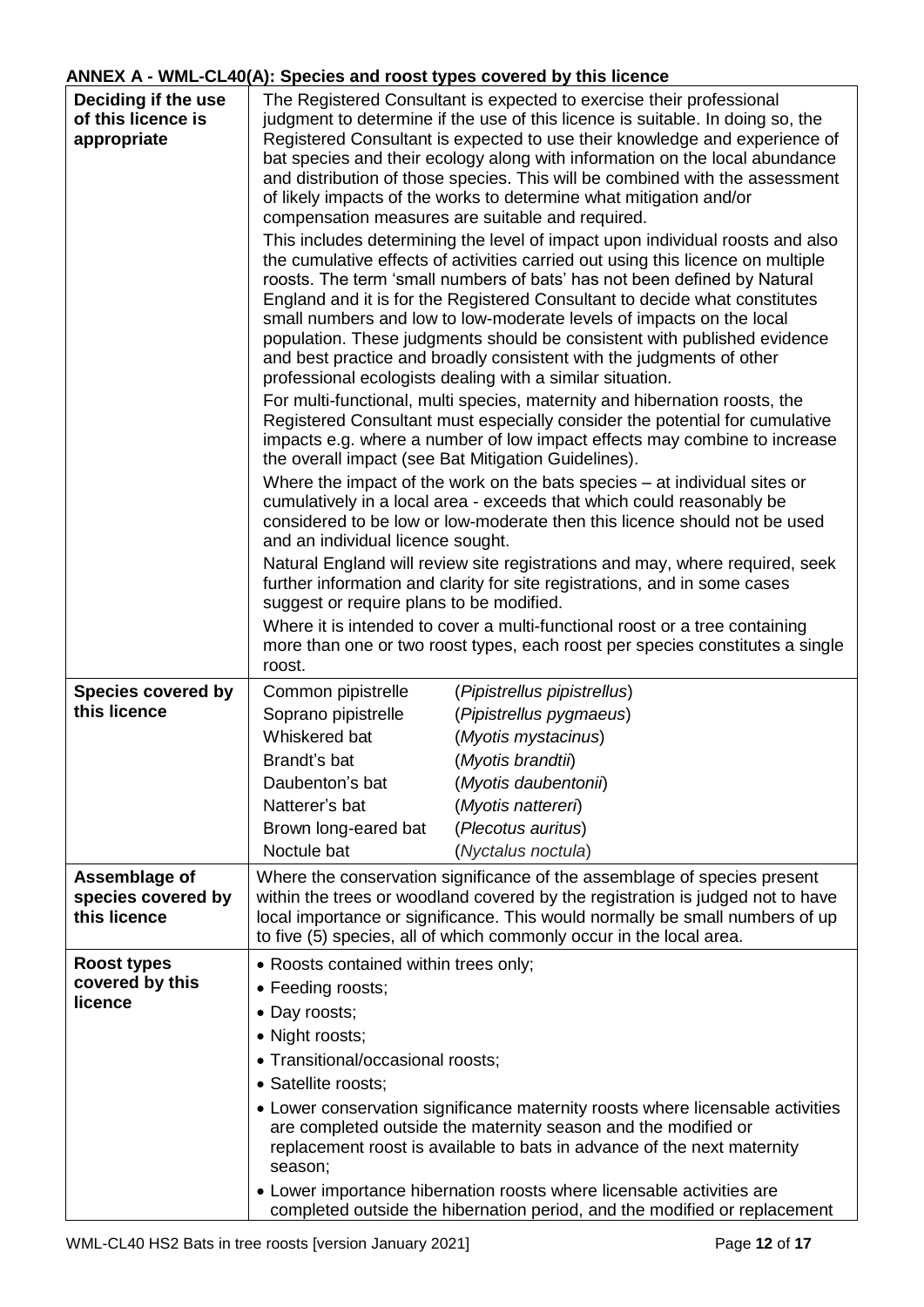|                          | roost is available to bats in advance of the next hibernation period, and<br>• Low - medium conservation status multi species and multi-purpose roosts. |
|--------------------------|---------------------------------------------------------------------------------------------------------------------------------------------------------|
| <b>Numbers of bats</b>   | • Individuals or small total numbers of any species listed. If more than one                                                                            |
| covered by this          | species will be affected, it is the total number of all bat species which must                                                                          |
| licence                  | be considered.                                                                                                                                          |
| <b>Numbers of roosts</b> | • The number of actual roosts that may be affected by this licence is not given                                                                         |
| covered by this          | as a definitive figure, but is defined by what can reasonably considered to be                                                                          |
| licence                  | resulting in a low or low-moderate level of unmitigated cumulative impacts.                                                                             |
| <b>Unexpected finds</b>  | See Annex C.                                                                                                                                            |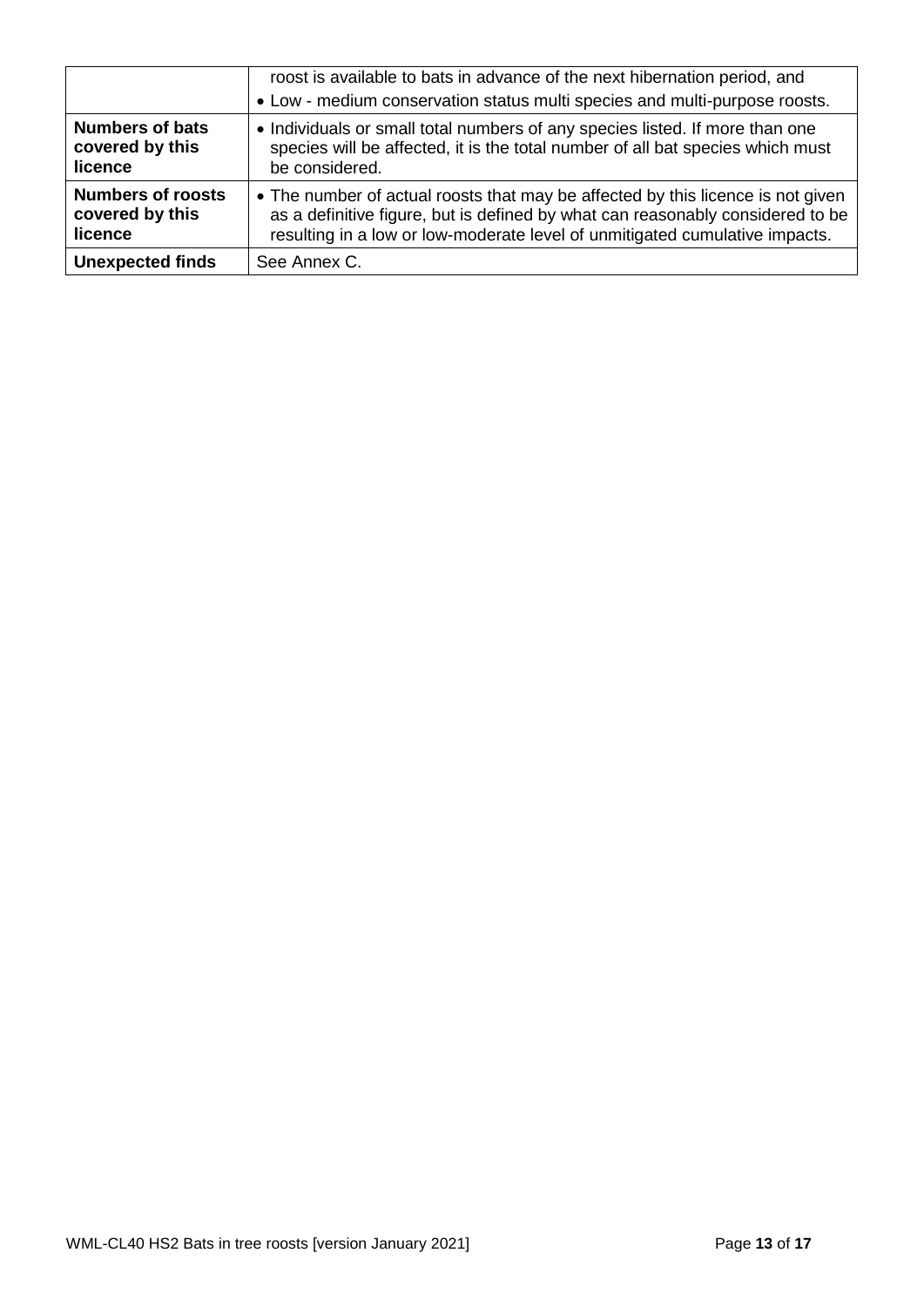## **Annex B - WML-CL40(B): Expected mitigation, compensation, monitoring and management/maintenance requirements**

| Deciding the level of<br>mitigation or<br>compensation<br>required | The Registered Consultant is expected to exercise their professional<br>judgment to determine the level of mitigation or compensation required to<br>maintain the favourable conservation status of bats affected by works<br>taken under this licence. In doing so, the Registered Consultant is<br>expected to use their knowledge and experience of bat species and their<br>ecology along with information on the local abundance and distribution of<br>those species. This will be combined with the assessment of likely impacts<br>of the works to determine what mitigation and/or compensation measures<br>are suitable and required.<br>In each case replacement or compensation roosts must be located as near<br>as possible to the site of loss. Under this licence, replacement roosts must                                                                                                                                                                                                 |
|--------------------------------------------------------------------|------------------------------------------------------------------------------------------------------------------------------------------------------------------------------------------------------------------------------------------------------------------------------------------------------------------------------------------------------------------------------------------------------------------------------------------------------------------------------------------------------------------------------------------------------------------------------------------------------------------------------------------------------------------------------------------------------------------------------------------------------------------------------------------------------------------------------------------------------------------------------------------------------------------------------------------------------------------------------------------------------------|
|                                                                    | not be located outside the assumed core sustenance zone for the local<br>population of the species' affected. The locating of replacement roosts<br>beyond the original woodland or immediate vicinity of the tree impacted<br>should also consider the continuing ecological functionality of the roosts<br>within the local habitat and will, as a minimum standard, maintain this. As<br>well as roost replacement, other habitat improvements, such as improving<br>foraging and commuting opportunities, should be implemented.                                                                                                                                                                                                                                                                                                                                                                                                                                                                       |
|                                                                    | When considering the necessity of providing compensatory roost<br>provisions within woodland it is recommended that an assessment of the<br>pre-construction roosting resource is undertaken including both artificial<br>(e.g. bat boxes and natural (trees) resource. The assessment should<br>include an estimate (if the resource is large) or count (if small) of the<br>number of trees that contain potential roosting features (PRFs) and the<br>overall suitability of the woodland to support roosting bats. As a guide, if<br>this resource exceeds a minimum density of 7-10 trees (with PRFs) per ha<br>in woodland close to or adjacent to the impact, then replacement roosts<br>may not be required. Trees providing such compensatory resource should<br>be protected from direct and indirect impacts for the duration of the<br>compensatory provision including any management and maintenance<br>measures to ensure this.                                                             |
|                                                                    | For confirmed roosts within individual trees, or those within a landscape<br>with scattered trees, then the compensatory resource provision should be<br>equal to, or exceeding that available prior to the licensable works.<br>Introducing bat boxes as compensation for the loss of tree roosts is<br>appropriate in woodland where there are few existing PRFs. However,<br>introducing large numbers of bat boxes to a wood is not appropriate where<br>such features already exist, as this can have a negative effect on bat<br>communities. If tree roosts are to be lost, in this situation woodland<br>creation may be more appropriate than providing compensatory roost<br>habitat, unless hibernation or maternity roosts are expected to be lost.<br>Replacement roosts provided as mitigation or compensation must be<br>monitored under this licence.<br>Planting provided under this licence must be monitored, managed and<br>maintained for the duration of the compensatory provision. |
|                                                                    | Natural England will review site registrations and may, where required,<br>seek further information and clarity for site registrations, and in some case<br>suggest or require plans to be modified.                                                                                                                                                                                                                                                                                                                                                                                                                                                                                                                                                                                                                                                                                                                                                                                                       |
| <b>Expected ways of</b><br>working under this<br>licence           | Before this licence is relied upon all reasonable ways of avoiding or limiting<br>roost disturbance or loss must have been considered.<br>Any person working under this licence is expected to comply with<br>standards set out in the following documents:<br>HS2 Ltd Ecology Technical Standard (HS2-HS2-EV-STD-000-000017)                                                                                                                                                                                                                                                                                                                                                                                                                                                                                                                                                                                                                                                                              |
|                                                                    | (version that is in place at that time) and, where directed, to the source<br>and reference documents stated within that Standard.<br>WMLCL40 HC2 Rete in tree reests fuereign, Jonuary 20241<br>DoseAAA                                                                                                                                                                                                                                                                                                                                                                                                                                                                                                                                                                                                                                                                                                                                                                                                   |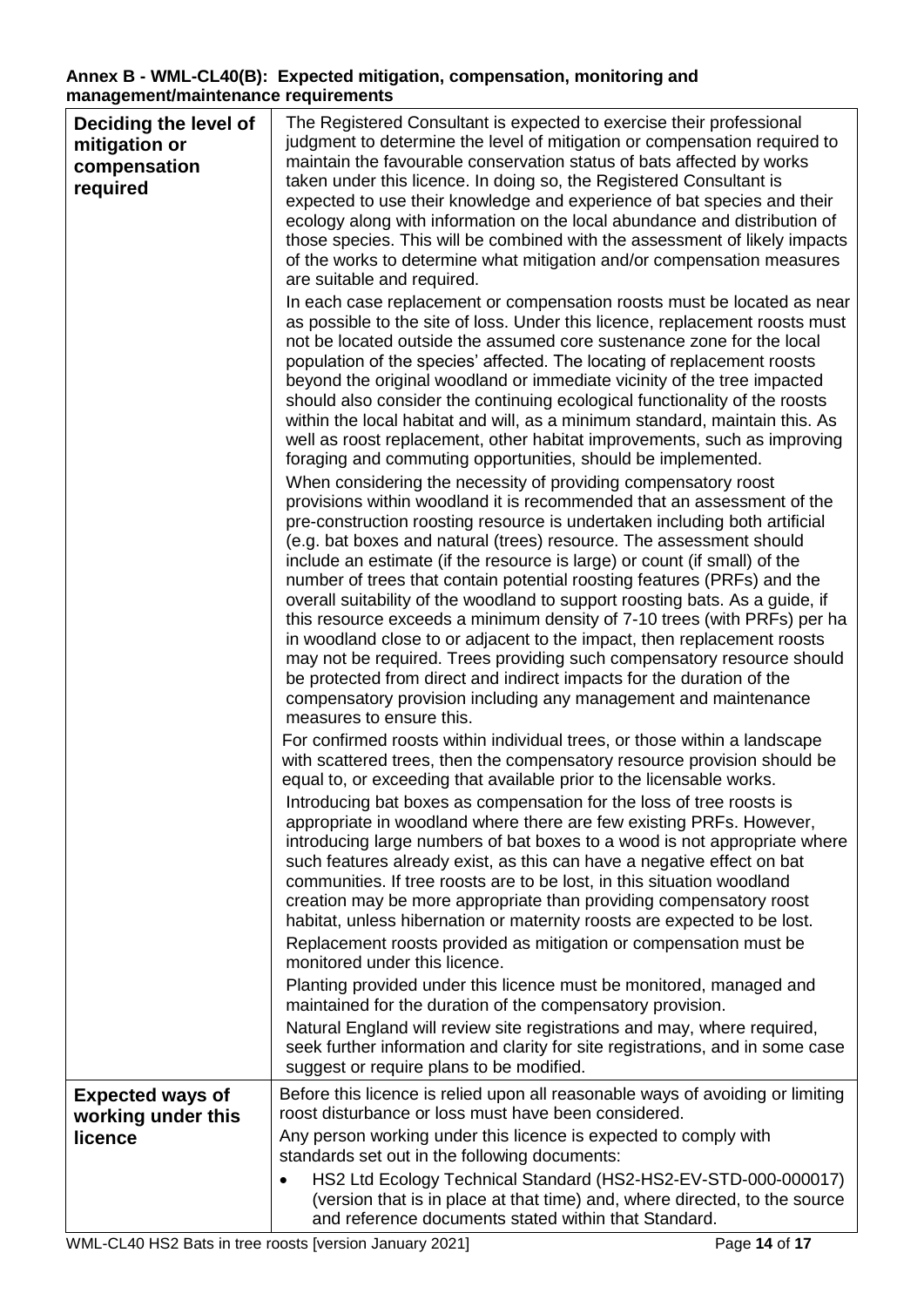|                         | Where no specific guidance is offered or signposted by the HS2 Ecology<br>Technical Standard the user should follow the best practice set out within<br>the following three documents when working with bats:<br><b>Bat Workers Manual (JNCC)</b><br><b>Bat Mitigation Guidelines (Natural England)</b><br>$\bullet$<br>Bat Surveys for Professional Ecologists - Good Practice Guidelines<br>(Bat Conservation Trust)                                                                                                                                                                                                             |
|-------------------------|------------------------------------------------------------------------------------------------------------------------------------------------------------------------------------------------------------------------------------------------------------------------------------------------------------------------------------------------------------------------------------------------------------------------------------------------------------------------------------------------------------------------------------------------------------------------------------------------------------------------------------|
|                         | <b>Tree Felling</b><br>Any tree identified as having confirmed bat roosts must be excluded or<br>surveyed to confirm bats are absent or removed before felling. If this isn't<br>possible or doubt remains, the tree must be section ('soft') felled.                                                                                                                                                                                                                                                                                                                                                                              |
|                         | Any tree that is section ('soft') felled must be done so by removing<br>branches or tree sections and where bat roost potential is within that<br>section, gently lowering to the ground for detailed visual inspection. Any cut<br>into timber must not be across any crack, fissure or void that may hold<br>bats, in so far as is reasonably possible, for safety of the operator.                                                                                                                                                                                                                                              |
|                         | Felling of trees adjacent to trees with higher significance roosts and<br>forming an important buffer for those trees must avoid the peak maternity<br>and hibernation periods for that area and likely species.                                                                                                                                                                                                                                                                                                                                                                                                                   |
| <b>Timings of works</b> | Activities involving the exclusion, capture and/or handling of bats must only<br>be undertaken in weather conditions suitable for bats to be active and must<br>follow best practice methodology in line with licence condition 32.<br>Licensable activities impacting satellite, maternity and hibernation roosts<br>must not be undertaken while the roost is in use for these purposes and<br>seasonal avoidance would be the preferred approach. Where the roosts<br>are excluded ahead of seasonal use, appropriate compensation (if<br>required) must be in place and available for use prior to exclusions taking<br>place. |
|                         | Any exceptions to the above are likely to carry greater risk to bats and so<br>prior discussion with Natural England is required ahead of a Site<br>Registration Request, as it may preclude the use of this Class Licence.                                                                                                                                                                                                                                                                                                                                                                                                        |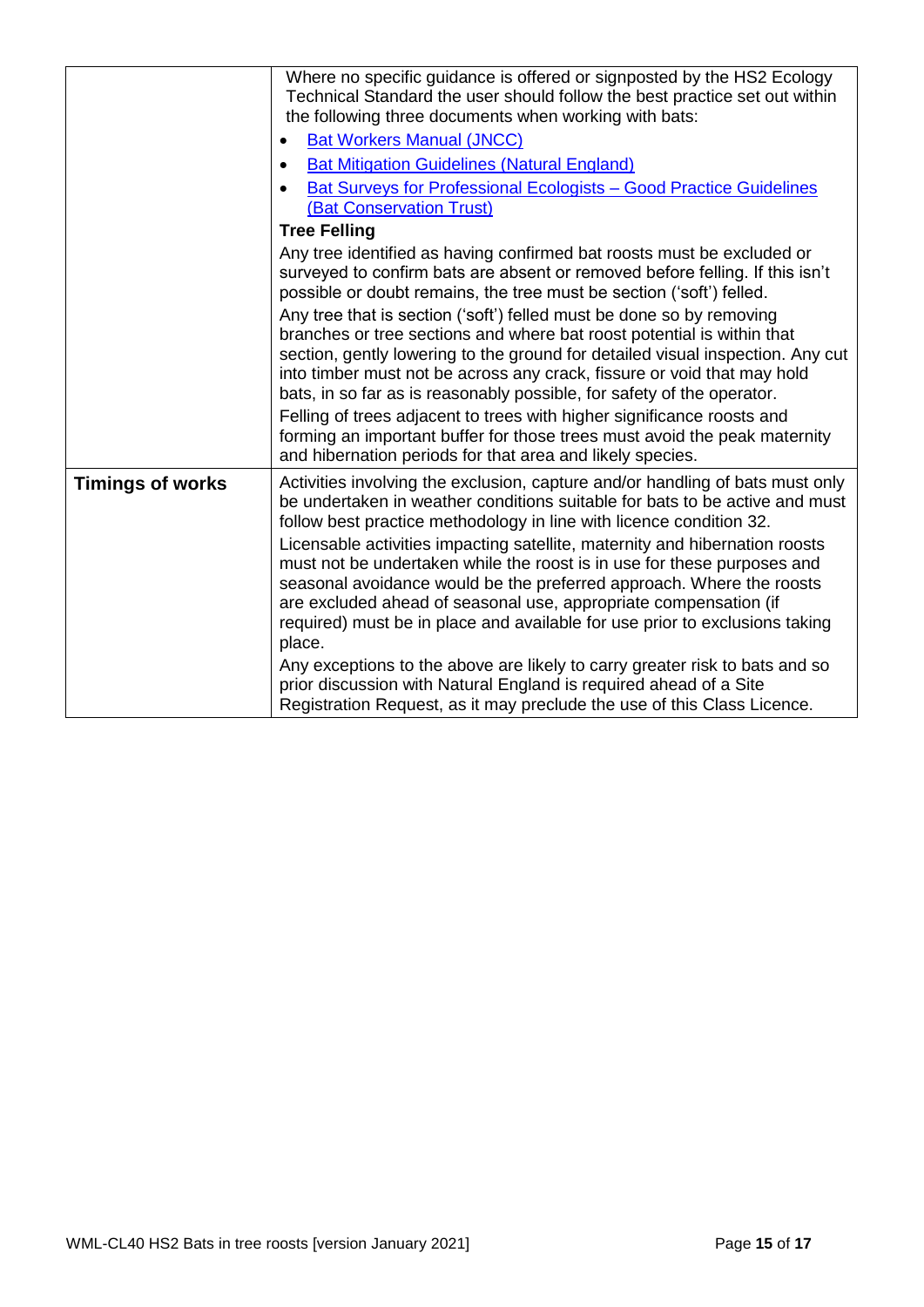#### **Annex C - WML-CL40(C): Acting under licences WML-CL39 and WML-CL40 when bats are found unexpectedly or during in cold and/or in adverse weather conditions (see main Licence, Conditions 23 and 24)**

## **Important:**

To minimise the risks of disturbing bats:

- Surveys at a site must take into consideration the potential of any trees to be used throughout the year. Neither of the Class Licences to which this licence applies, permit the damage or destruction of maternity or hibernation roosts (or other important roosts) when they are in use by bats for this purpose.
- Should unexpected species or numbers of bats or roosts be found whilst working under the authority of this licence, the Registered Consultant should assess if works can continue under either Class Licence to which this Annex applies, whether the authorised site registration form needs to be updated and sent to Natural England, or whether an individual licence will need to be applied for (see licence condition 23 and Annex B).
- Should any bats of a species or roost type not covered by either Class Licence to which this Annex applies be found, works must stop and Natural England informed immediately. An individual licence may be required.
- Activities affecting trees which are likely to support hibernating or torpid bats must be timed to take place when bats are active and when there is a decreased risk of direct or indirect harm to bats because:
	- Torpid and hibernating bats are unable to rouse quickly and can easily be injured or killed through careless working practices, and
	- Causing bats to wake and use energy at a time of year when they cannot replace their energy reserves may reduce their chances of surviving, particularly in the winter.

It is however recognised that, despite thorough assessment, there are occasions where individual torpid or hibernating bats might be discovered unexpectedly.

## **If individual bats are discovered unexpectedly, or during periods of cold or adverse weather then the following steps must be taken:**

## **A - Dealing with the bat or bats found**

- 1. Stop works to the tree.
- 2. If the Registered Consultant is not in attendance at that site, he/she must be contacted immediately to attend the site.
- 3. Do not expose the bat to the elements or cause it to fly out of the roost on its own accord.
- 4. The bat must only be handled by a person authorised by the registration and where that person has sufficient experience in handling bats, unless it is in immediate danger. Special care must be taken if the bat is torpid.
- 5. The bat should be carefully placed in a lidded ventilated box with a piece of clean cloth and a small shallow container with some water. The box must be kept in a safe, quiet location.
- 6. Where the bat is torpid, care should be taken to avoid rousing the bat during transfer to a suitable location – which may be a suitable hibernation box or other alternative roost, providing a safe, quiet environment with stable, cool temperature and relatively high humidity, safe from further disturbance.
- 7. Any underweight or injured bats must be taken into temporary care by an experienced bat carer and looked after until such time that the bat can be transferred to a suitable replacement roost at the same site, or weather conditions are suitable for release at the same site.